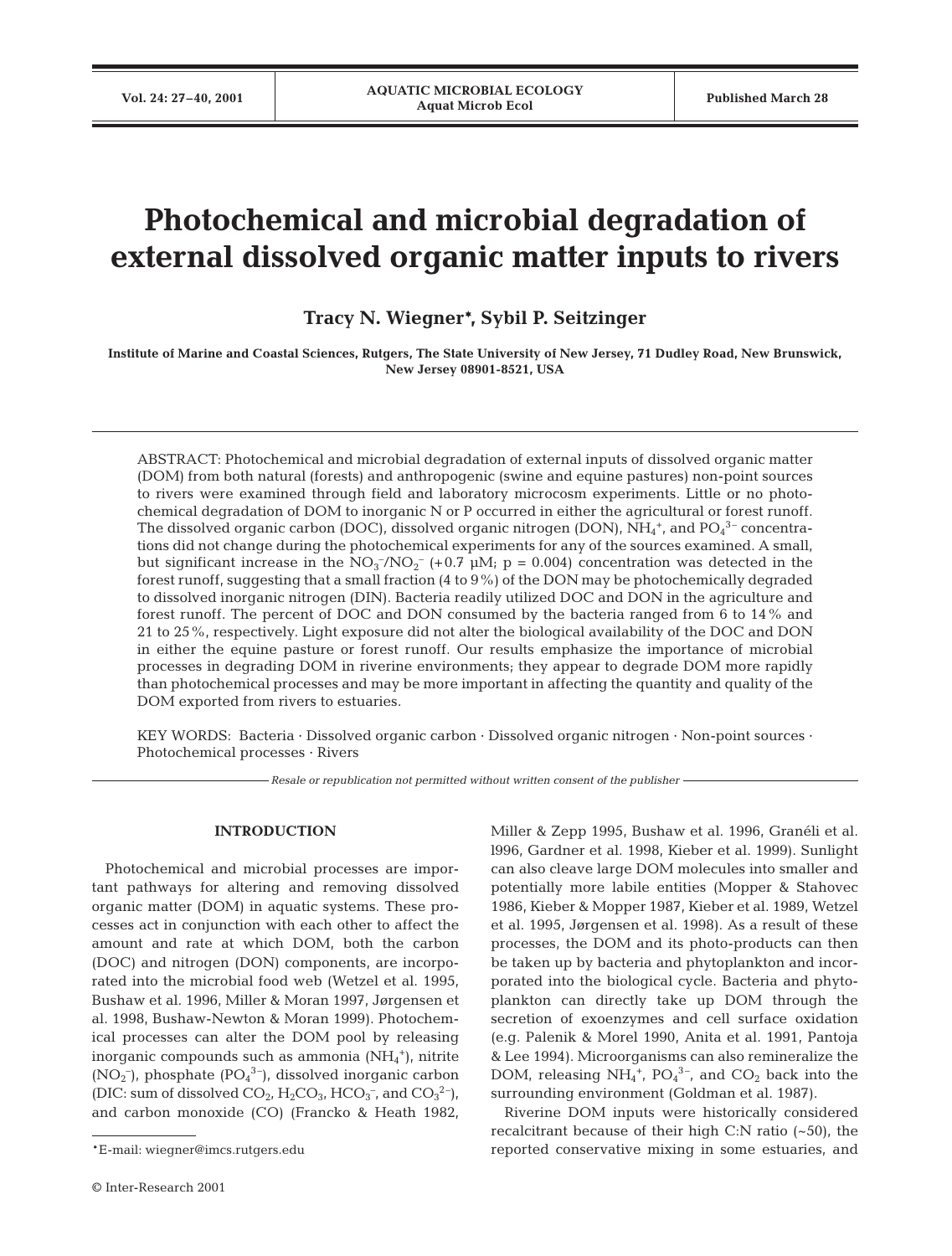the predominance of high molecular weight (HMW) compounds (Mantoura & Woodward 1983, Amon & Benner 1996a). Recent studies have begun to demonstrate that not all of the HMW DOM pool is refractory. On average, about 17% of the carbon component in DOM from lakes, rivers, and marine environments has been found to be biologically available (Søndergaard & Middelboe 1995). Bioassays and non-conservative mixing curves in river plumes have demonstrated that the nitrogen component in DOM is also labile (Carlsson et al. 1993, 1999, López-Veneroni & Cifuentes 1994, Peierls & Paerl 1997, Seitzinger & Sanders 1997, 1999, Stepanauskas et al. 1999). In the Delaware and Hudson rivers, from 40 to 72% of the DON was found to be biologically available to estuarine microbes (Seitzinger & Sanders 1997).

The relative importance of photochemical and microbial degradation of DOM in the aquatic environment is not yet well understood. Numerous studies have examined either photochemical or microbial degradation of DOM; however, few have directly compared the 2 pathways. These studies have focused primarily on the degradation of DOC; researchers have only begun to examine DON. The goal of this study was to examine photochemical and microbial degradation of DOC and DON from anthropogenic and natural non-point sources. Non-point source runoff was chosen as a DOM source because it may be an important external input of DOM and pollution to rivers (Sharpley et al. 1988, Heathwaite 1993). Photochemical and microbial degradation of DOC and DON were examined through both field and laboratory microcosm experiments. Photochemical degradation experiments investigated the ability of different regions of the electromagnetic spectrum to degrade DOC and DON into inorganic components. Microbial experiments further examined how photochemical processes affect DOM biological availability to the bacteria community.

## **MATERIALS AND METHODS**

**Sample collection.**Agriculture and forest sites located in New Jersey were selected for non-point source runoff collection. These sites included swine and equine pastures located on Cook College, Rutgers University, New Brunswick (40° 28' 65'' N, 74° 26' 20'' W) and a mixed hardwood forest located on Round Mountain, Stanton (40° 34' 25'' N, 74° 50' 17'' W). Agriculture runoff was collected down-slope of the animal pastures in a subsurface water collector (Seitzinger et al. unpubl. data) consisting of a PVC pipe with drainage holes wrapped in a GeoSieve (Drainage Products™, Inc. Windsor Locks, CT) sleeve. The collectors were buried 18 to 23 cm below the soil surface and above a

layer of red/orange clay. The animal density in the pastures ranged from 2 to 3  $ha^{-1}$ . Forest runoff was sampled from a first-order stream, approximately 30 cm wide, running through a mixed hardwood forest dominated by black oak *Quercus velutina*, white oak *Quercus alba*, American beech *Fagus grandifolia*, yellow poplar *Liriodendron tulipfera*, red maple *Acer rubrum*, and bitternut hickory *Carya cordiformis*.

Runoff was collected from each site during or immediately following a rainstorm event in June or August of 1997. Water was collected during times of increased riverine discharge when soluble organic matter concentrations are known to be high (Richey et al. 1985, Lewis & Saunders 1989). The water was collected in an acid-washed 20 l polyethylene cubitainer and transported on ice to the laboratory. Here, it was sequentially filtered through 1.0 and 0.5 µm string-wound polypropylene canister filters into an acid-washed 20 l cubitainer and immediately frozen at –20°C. The canister filters were flushed with 20 l of deionized water (DIW) before filtering the runoff. Before the photochemical experiment, the runoff was sterile filtered through a  $10^6$  dalton polysulphone filter (tangential flow ultrafiltration; Filtron Technologies, Northborough, MA) on ice into acid-washed and autoclaved 10 l polypropylene containers, and immediately frozen at –20°C. During this filtering process, water from a single source was collected in 3 separate containers. In order to maintain sterile conditions, water from the 3 containers was not mixed after filtering was complete. Thus, each container and subsequently replicate treatment flasks had a different starting DOC and DON concentration. Sample exposure to light was minimized during all processing steps.

**Photochemical degradation experiments.**Photochemical degradation experiments were performed at Lacawac Sanctuary, Lake Ariel, Pennsylvania (41° 22' 57'' N, 75° 17' 35'' W), during August, September, and October 1997. Sterile filtered runoff (swine, equine, and forest) and control water (autoclaved DIW) were allocated into sterile and pre-combusted 1.5 l quartz (light treatments) and 2 l borosilicate boiling (dark controls) flasks. Duplicate flasks were irradiated under natural sunlight in incubators constructed out of black Plexiglas with tops built from either UF-5 (*Q* = downwelling irradiance;  $Q_{\text{PAR}}$ , 400 to 700 nm), UVT and Mylar D,  $(Q_{\text{PAR+UVA}}, 320 \text{ to } 700 \text{ nm})$ , and UVT  $(Q_{\text{PAR,UVA+UVB}}, 280$ to 700 nm), and black Plexiglas (no light: control). Light transmission cutoffs for the Plexiglas tops were 412 nm for UF-5, 317 nm for UVT and Mylar D, and below 280 nm for UVT. The thickness of the UF-5 and UVT Plexiglas was 3.2 mm and that of Mylar D was 0.05 mm. Water in the flasks was continuously mixed with sterile Teflon-coated stir bars during the course of the experiment. Fluctuations in water temperature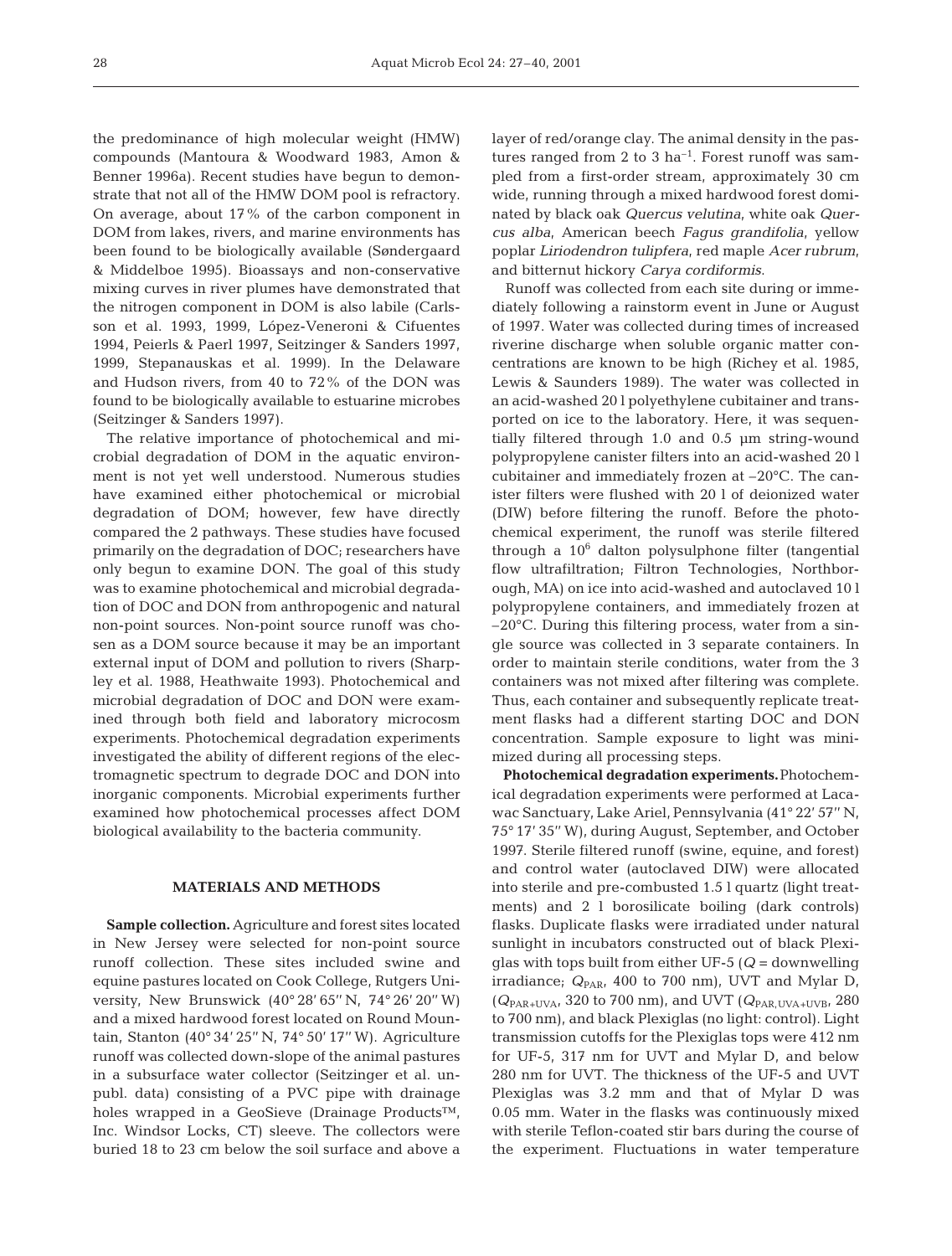were minimized during the experiment by circulating water through the incubators and adding ice. Average water temperatures for the August, September, and October experiments were  $(20 \pm 5^{\circ}C)$ ,  $(20 \pm 3^{\circ}C)$ , and  $(19 \pm 2^{\circ}C)$ , respectively.

Initial and time-series nutrient samples for  $NH_4^+$ ,  $NO<sub>3</sub><sup>-</sup>/NO<sub>2</sub><sup>-</sup>, PO<sub>4</sub><sup>3-</sup>, total dissolved nitrogen (TDN), and$ DOC were taken over the course of 3 to 4 d. The swine pasture, equine pasture, and forest runoff were exposed to approximately 35, 21.5, and 38 h of sunlight, respectively. Sterile sampling procedures were used throughout the experiments. NH<sub>4</sub><sup>+</sup> was measured using both standard autoanalyzer and manual methods (Lachat, Inc. QuickChem 31-107-06-1-A, Milwaukee, WI; Solórzano 1969). Both NO<sub>3</sub><sup>-</sup>/NO<sub>2</sub><sup>-</sup> (Lachat QuickChem Method 31-107-04-1-A) and  $\overline{\text{PO}_4}^{3-}$  (Lachat QuickChem Method 31-115-01-3-A) were measured using standard autoanalyzer methods. TDN was analyzed by hightemperature combustion followed by chemiluminescent detection of nitric oxide using an Antek Model 7000 Total N Analyzer (Antek, Inc., Houston, TX) equipped with a quartz combustion tube  $(1000 \pm 10^{\circ}C)$ and a ceramic insert (Seitzinger & Sanders 1997). TDN samples were preserved in capped autosampler vials with 3N HCl (7.5 µl acid per 1.5 ml sample) and stored in the dark at 4°C. Blanks consisted of DIW. Both inorganic (NH<sub>4</sub><sup>+</sup> and NO<sub>3</sub><sup>-</sup>/NO<sub>2</sub><sup>-</sup>) and organic (urea) standards for TDN analysis were prepared in DIW. DON was determined by the difference between TDN and DIN. DOC was measured by high temperature combustion (Shimadzu TOC-5000A) following the recommendations of Sharp et al. (1993). All nutrient and DOC samples were immediately frozen at –20°C following sampling. Immediately following each photochemical degradation experiment, water from each treatment

flask was frozen at –20°C in an acidwashed 500 ml polyethylene container and stored for up to 2 mo before being used in the microbial degradation experiments.

Light measurements were made with a Biospherical Instruments Inc. (BSI) GUV-521 UV radiometer at Lacawac Sanctuary. The radiometer measured downwelling irradiance simultaneously at 4 wavebands in the UV region (380, 340, 320, and 305 nm; 8 to 10 nm bandwidths) as well as broadband PAR (400 to 700 nm). Irradiance was recorded by a Campbell Scientific, Inc. CR-10 datalogger at 1 s intervals and averaged at 15 min intervals. Estimates of total incident UVB and UVA were obtained from the narrow band data using a model described in Morris & HarTable 1. Light exposure  $(J m^{-2})$  in photochemical degradation experiments UF-5:  $Q_{PAR}$ , 400 to 700 nm; UVT + Mylar D: *Q*PAR+UVA, 320 to 700 nm; UVT: *Q*PAR,UVA+UVB, 280 to 700 nm

| Plexiglas filter                       | UVB                                     | UVA             | PAR     |  |  |  |  |  |
|----------------------------------------|-----------------------------------------|-----------------|---------|--|--|--|--|--|
| Swine pasture runoff (Aug 19–22, 1997) |                                         |                 |         |  |  |  |  |  |
| $UF-5$                                 | 48.5                                    | 3230            | 2630000 |  |  |  |  |  |
| UVT+Mylar D                            | 33300                                   | 2.500.000       | 2630000 |  |  |  |  |  |
| <b>UVT</b>                             | 115 000                                 | 2590000         | 2630000 |  |  |  |  |  |
|                                        | Equine pasture runoff (Sep 17–19, 1997) |                 |         |  |  |  |  |  |
| UF-5                                   | 45.2                                    | 3010            | 2660000 |  |  |  |  |  |
| UVT+Mylar D                            | 31 100                                  | 2330000         | 2660000 |  |  |  |  |  |
| <b>IJVT</b>                            | 108 000                                 | 2420000         | 2660000 |  |  |  |  |  |
| Forest runoff (Oct 7-10, 1997)         |                                         |                 |         |  |  |  |  |  |
| $UF-5$                                 | 41.2                                    | 2750            | 2690000 |  |  |  |  |  |
| UVT+Mylar D                            | 28400                                   | 2 130 000       | 2690000 |  |  |  |  |  |
| UVT                                    | 98 100                                  | 2 2 1 0 0 0 0 0 | 2690000 |  |  |  |  |  |

greaves (1997). Spectra generated from the model were integrated to estimate daily incident UVB and UVA irradiance. UVB and UVA exposure for each treatment was calculated by multiplying the daily incident irradiance  $(J m^{-2} nm^{-1}$  at 1 nm intervals) from the modeled solar spectrum by the transmittance (at 1 nm intervals) of the Plexiglas filters. The UVB and UVA dose received by each treatment over the course of the experiment was calculated by summing the daily irradiance (280 to 320 nm for UVB and 321 to 400 nm for UVA) (Table 1).

**Microbial degradation experiments.** Lability of DOM before and after light exposure was quantified through a series of microbial degradation experiments (Fig. 1). The biological availability of the DOM was determined by changes in the DOC and DON concentration over the course of the experiments. Our first experiment



Fig. 1. Experimental design for photochemical and microbial DOM degradation experiments. (1) DOM from non-point source runoff was exposed to different regions of the electromagnetic spectrum using natural sunlight; (2) biological availability of non-irradiated DOM was examined through laboratory microcosm experiments using the same non-point source runoff; (3) further microbial experiments examined how photochemical processes affect DOM biological availability to the microbial community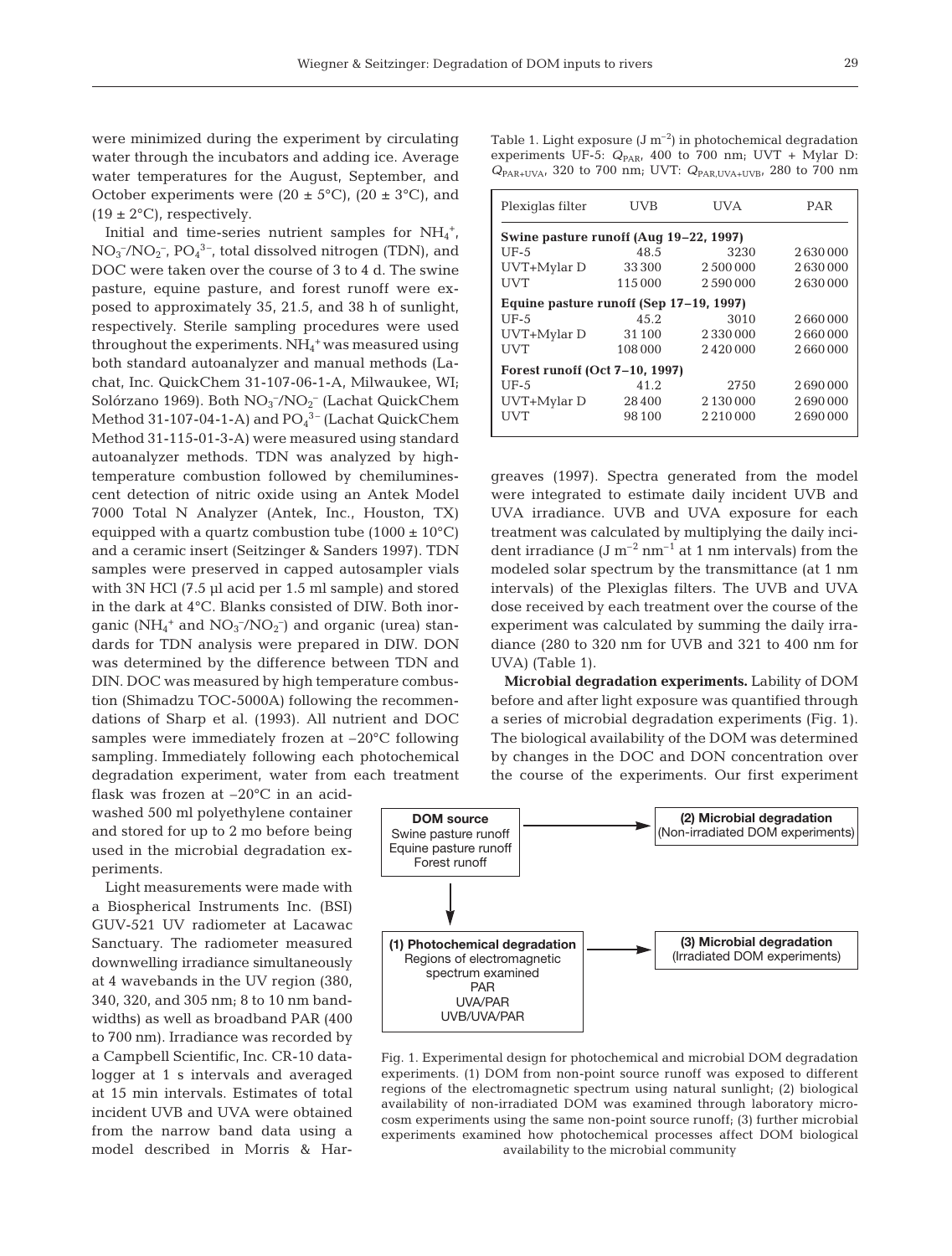looked solely at the microbial degradation of DOM (swine and equine pasture and forest runoff; nonirradiated DOM experiment). Our second experiment examined the effect of previous light exposure on the biological availability of DOM (equine pasture and forest runoff; irradiated DOM experiment). In this second experiment, water from the replicate photochemical treatment flasks was combined prior to sterile filtration to ensure that each treatment had the same initial DOC and DON concentrations.

The experimental design for both microbial degradation experiments consisted of adding freshwater bacterial concentrate to sterile filtered runoff (swine, equine, and forest) and control water (DIW) and then monitoring nutrient concentrations and bacterial production in these waters (Seitzinger & Sanders 1997). The runoff and control water were sterile filtered through a DIW-rinsed 0.2 µm Nucleopore filter into a pre-combusted 1 l Erlenmeyer flask. The water was then divided into 2 pre-combusted 500 ml borosilicate Erlenmeyer flasks to which 5 ml of the bacteria concentrate were added to give an initial bacterial abundance of around  $10^5$  cells m<sup>-1</sup> (DAPI staining method: Porter & Feig 1980). Water for the bacteria inoculum was collected from Round Valley Reservoir, New Jersey (40° 36' 40'' N, 74° 50' 42'' W), a freshwater source with a bacterial community not endemic to the runoff. The water for the bacteria inoculum was collected and filtered through a DIW-rinsed 0.5 µm string-wound polypropylene canister filter to remove large particles. The inoculum was prepared by concentrating 18 l of the reservoir water to 200 ml using a  $10<sup>6</sup>$  dalton polysulphone filter (tangential flow ultrafiltration; Filtron Technologies) and pulse-sonicating it to remove the remaining protists (Seitzinger & Sanders 1997). The flasks were covered with aluminum foil, gently stirred with Teflon-coated stir bars, and incubated in the dark at 22°C for 10 d. Nutrient samples were analyzed for  $NH_4^+$ ,  $NO_3^-/NO_2^-$ ,  $PO_4^{3-}$ , DON, and DOC using the procedures described above. Water for nutrient analysis was filtered through pre-combusted, DIW-rinsed GF/F filters and stored frozen at –20°C until analysis. All glassware used for filtering water was acid-washed and muffled at 500°C prior to use.

Bacterial production was measured by <sup>3</sup>H-leucine incorporation using a method modified from Smith & Azam (1992). We added 1.7 ml of sample water to sterile 2.0 ml-capacity screw-cap microcentrifuge tubes with o-rings followed by the addition of 5 µl of L-4,  $5\text{ }^3$ H-leucine (TRK 510, Amersham, UK; 1 mCi ml<sup>-1</sup>). The solution of sample water and isotope was mixed well and incubated in the dark at 22°C for 30 min. Blanks for the procedure consisted of 90 µl of 100% trichloroacetic acid (TCA), 1.7 ml sample water, and 5 µl <sup>3</sup>H-leucine. Triplicate microcentrifuge tubes were run

for each flask and blanks were run for each treatment. The centrifugation, vortex, and wash sequence prescribed in Smith & Azam (1992) was followed with the addition of a final 80% ethanol wash. The microcentrifuge tubes were placed into scintillation vials and radioassayed in a liquid scintillation counter (Beckman LS 6000IC). Measured <sup>3</sup>H-leucine incorporation rates were converted to estimates of bacterial biomass production using theoretical conversion factors (Kirchman 1993). The increase in bacterial biomass over the course of the experiment was estimated by plotting the bacterial biomass production rate over the course of the experiment and integrating under the curve. We normalized the integrated bacterial biomass production for each source to its initial DOC concentration in order to compare bacterial biomass production estimates between sources (Meyer et al. 1987, Hopkinson et al. 1998).

**Statistical analysis.** Changes in the DOC, DON,  $NH_4^+$ ,  $NO_3^-/NO_2^-$ , and  $PO_4^{\,3-}$  concentrations over the course of the photochemical degradation experiments were examined through linear regression analysis ( $\alpha$  = 0.05). Differences between light regimes for the photochemical degradation experiments were examined by 1-way analysis of variance (ANOVA; Systat®, 6.0) software;  $\alpha = 0.10$ ). Power transformations were conducted on data sets in order to satisfy the normality requirement for the ANOVA.

Statistical analyses were performed on the data from the non-irradiated and irradiated DOM microbial experiments where possible. Out of the 110 nutrient time-series measurements made for these experiments, 3 are not included in the data set (Table 2) because of unexplainable variability. Linear regression analysis ( $\alpha$  = 0.05) was used to examine the effect of microbial processes on the non-irradiated DOM concentration. ANOVA (Systat®, 6.0 software;  $\alpha = 0.05$ ) was used to examine differences in the DOM biological availability between runoff sources and photochemical light treatments. Rank-transformations were conducted on data sets in order to satisfy the equality of variance requirement for the ANOVA (Potvin & Roff 1993). Post hoc analyses were performed using the Tukey test ( $\alpha$  = 0.05).

## **RESULTS**

#### **Photochemical degradation of DOM**

DOC and DON concentrations in the agriculture and forest runoff did not significantly change  $(p > 0.05)$ over the course of the photochemical experiments in 45 out of the 48 time-series measurements (Fig. 2). The variability seen in both the DOC and DON concentra-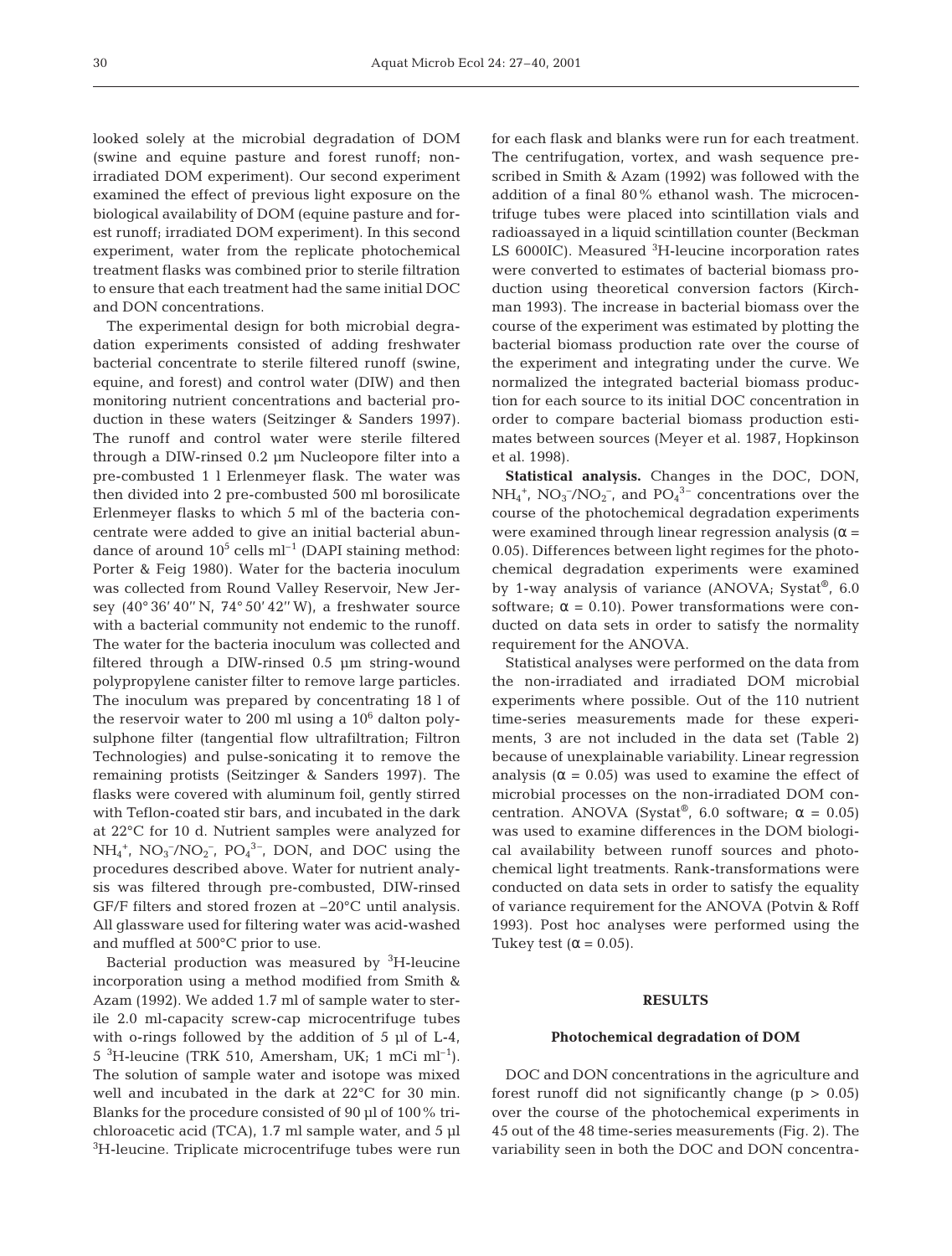

Fig. 2. DOC, DON, NH<sub>4</sub><sup>+</sup>, and PO<sub>4</sub><sup>3-</sup> concentrations in swine pasture runoff from the photochemical degradation experiment. Samples were exposed to 35 h of sunlight over the course of 75 h. Similar patterns for DOC, DON, NH $_4^{\ast,}$  and PO $_4^{\mathrm{3-}}$  concentrations were seen for the equine pasture and forest runoff

tions during these experiments is similar to the analytical variability associated with the DOC (5%) and DON (10%) methods. The NH $_4^+$  and PO $_4^{3-}$  concentrations in either the agriculture or forest runoff did not significantly change ( $p > 0.05$ ) during the experiments in 44 out of 48 time-series measurements (Fig. 2). DOC, DON,  $NH_4^+$ , and  $PO_4^{\,3-}$  concentrations from the irradiated swine pasture runoff are presented as examples of the patterns observed in the photochemical degradation experiments for all sources (Fig. 2).

In contrast, a small, but significant increase in the  $NO_3^-/NO_2^-$  concentration (0.37 to 0.76  $\mu$ M  $NO_3^-/NO_2^-$ ) was detected for all light treatments in the irradiated forest runoff (power-transformed,  $p = 0.004$ ) (Fig. 3). No difference was found between light treatments, suggesting that UV did not affect the release of  $NO_3^-/NO_2^-$  from the DON. The rate of  $NO_3^-/NO_2^$ production per sunlight hour ranged from 0.016 to 0.021 µM  $NO_3^-/NO_2^-$  h<sup>-1</sup>. The amount of  $NO_3^-/NO_2^$ released over the experiment represents 4 to 9% of the original DON concentration in the forest runoff. This percent change in the DON concentration was not



Fig. 3. Photochemical production of  $NO<sub>3</sub><sup>-</sup>/NO<sub>2</sub><sup>-</sup>$  from forest runoff. Samples were exposed to 38 h of sunlight over the course of 75 h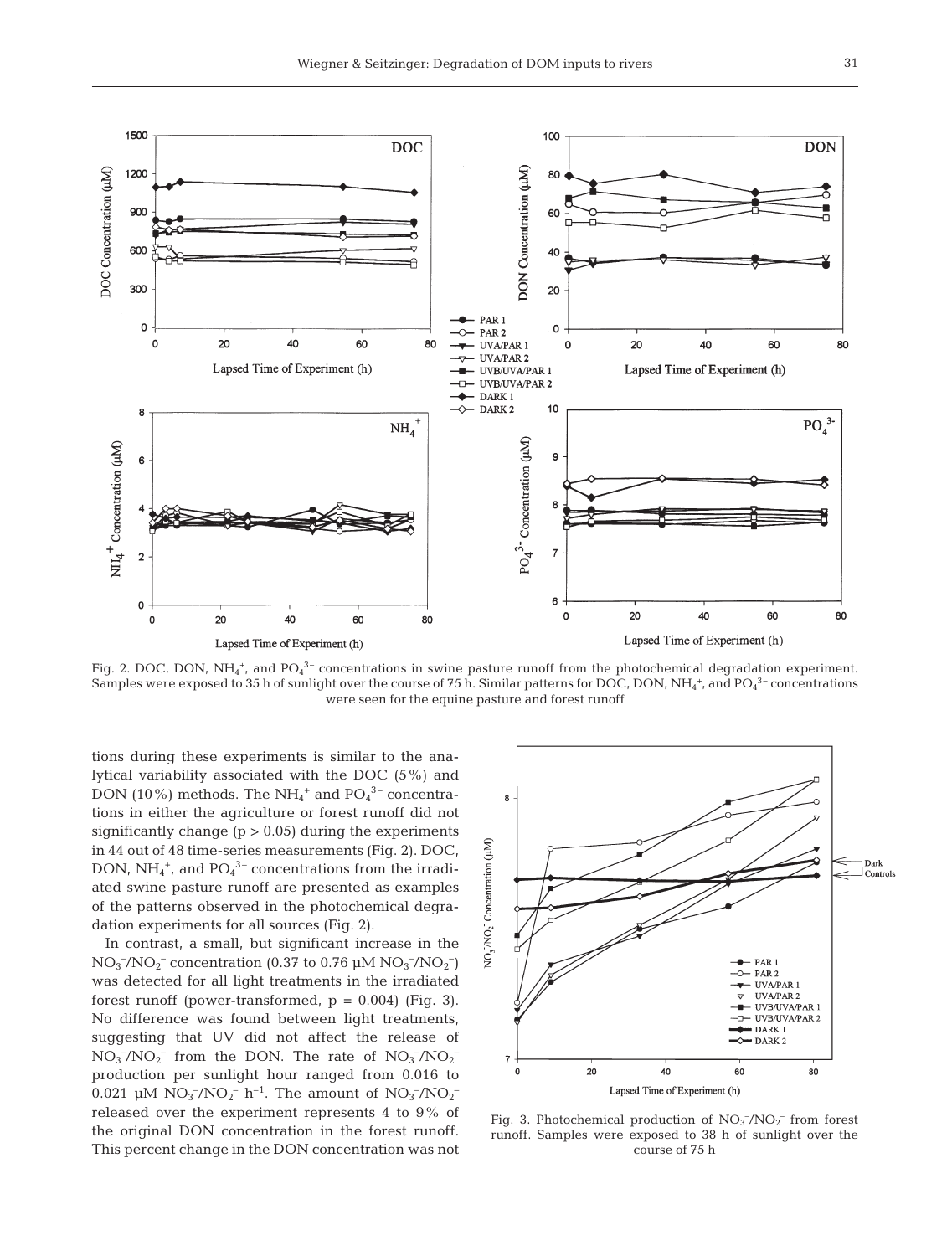detected, because it was within the range of analytical variability associated with the DON analysis (10%). In the irradiated swine and equine pasture runoff, little or no photochemical release of  $NO<sub>3</sub><sup>-</sup>/NO<sub>2</sub><sup>-</sup> occurred.$ 

#### **Microbial degradation of non-irradiated DOM**

The microbial community readily utilized the DOM, both the C and N components, from the agriculture and forest runoff (Fig. 4). The bacteria significantly decreased the DOC concentration  $(p < 0.05)$  in the agriculture and forest runoff; the absolute amount of DOC used by the bacteria ranged from 20 to 70 µM DOC (Table 2). Similar absolute amounts of DOC were consumed in the swine and equine pasture runoff; this amount was at least 2 times greater than the amount used in the forest runoff (Table 2). A similar percent of DOC was consumed in the agriculture and forest runoff; it ranged from 6 to 14% (Table 2). Runoff from the animal pastures and forest supported statistically different amounts of bacterial production per initial  $\mu$ M DOC available (p = 0.001; Table 3). Runoff from the equine pasture supported the highest amount of bacterial production per initial µM DOC available, followed by the forest and swine pasture, respectively (Table 3).

In most cases, the microbial community significantly decreased the DON concentration in the agriculture and forest runoff ( $p < 0.05$ ). The absolute amount of DON removed by the bacteria ranged from 2 to 17 µM (Table 2). The percent of DON consumed from the different runoff sources was similar, ranging from 21 to 25% (Table 2).



Fig. 4. Microbial degradation of non-irradiated DOC and DON. Degradation is shown as percent of original DOC and DON concentration utilized after 10 d. Data are averages (±SD) for duplicate treatment flasks

Small decreases in the  $\mathrm{NH}_4{}^+$  and  $\mathrm{PO_4}^{3-}$  concentration were measured over the course of the experiment for the swine pasture, equine pasture, and forest runoff (Table 4). The  $NO_3^-/NO_2^-$  increased in the equine pasture runoff and decreased slightly in the swine pasture and forest runoff (Table 4).

| DOM source                | Light<br>treatment | Initial<br>conc. | DOC<br>Amount % used<br>used |              | Initial<br>conc. | <b>DON</b><br>Amount<br>used | $%$ used      | Initial<br>C: N | Final<br>C: N   |
|---------------------------|--------------------|------------------|------------------------------|--------------|------------------|------------------------------|---------------|-----------------|-----------------|
| <b>Non-irradiated DOM</b> |                    |                  |                              |              |                  |                              |               |                 |                 |
| Swine pasture             | <b>DARK</b>        | 642 $(\pm 28)$   | 61                           | 9            | 61 $(\pm 12)$    | 17                           | 25            | 11 $(\pm 2)$    | 12              |
| Equine pasture            | <b>DARK</b>        | 487 $(\pm 2)$    | 70 ( $\pm 6$ )               | 14 $(\pm 1)$ | 47 $(\pm 1)$     | 11.5 $(\pm 6)$               | $25 (\pm 13)$ | $10 (+0)$       | 19(±1)          |
| Forest                    | <b>DARK</b>        | $346 (\pm 17)$   | $20 (\pm 11)$                | 6 $(\pm 3)$  | $15 (\pm 3)$     | $2 (+2)$                     | $21 (\pm 7)$  | 24 $(\pm 6)$    | $28 (\pm 4)$    |
| <b>Irradiated DOM</b>     |                    |                  |                              |              |                  |                              |               |                 |                 |
| Equine pasture            | <b>PAR</b>         | 437 $(\pm 23)$   | $24 (\pm 8)$                 | 5(±2)        | 50 $(\pm 9)$     | $\overline{4}$               | 6             | $9 (+ 2)$       | 8               |
|                           | UVA/PAR            | 635 $(\pm 27)$   | $100 (\pm 36)$               | $16 (\pm 5)$ | 54 $(\pm 14)$    | $22 (\pm 8)$                 | 44 $(\pm 27)$ | 12 $(\pm 4)$    | $22 (\pm 15)$   |
|                           | UVB/UVA/PAR        | 465 $(\pm 23)$   | $80 (\pm 29)$                | 17 $(\pm 5)$ | 49 $(\pm 2)$     | $5(\pm 5)$                   | 11 $(\pm 10)$ | $10 (\pm 0)$    | 9(±1)           |
|                           | <b>DARK</b>        | 553 $(\pm 3)$    | $89 (\pm 2)$                 | 16 $(\pm 0)$ | 54 $(\pm 8)$     | 13 $(\pm 5)$                 | $25 (\pm 14)$ | $10 (+2)$       | $12 (+4)$       |
| Forest                    | PAR                | $293 (\pm 3)$    | 14 $(\pm 3)$                 | 5(±1)        | $7(\pm 1)$       | 0.9                          | 12            | $45 (\pm 10)$   | 42              |
|                           | UVA/PAR            | 294 $(\pm 5)$    | $18 (\pm 3)$                 | 6 $(\pm 1)$  | $6(\pm 2)$       | 2.4 $(\pm 0.8)$              | 48 $(\pm 33)$ | 55 $(\pm 20)$   | 144 $(\pm 120)$ |
|                           | UVB/UVA/PAR        | $292 (\pm 1)$    | $27 (\pm 4)$                 | $9 (+1)$     | $7(\pm 0)$       | $1.3~(\pm 0.1)$              | 17 $(\pm 1)$  | 41 $(\pm 1)$    | $45 (\pm 1)$    |
|                           | DARK               | 404 $(\pm 3)$    | $24 (\pm 3)$                 | 6 $(\pm 1)$  | 14 $(\pm 0)$     | $1.3~(\pm 1.4)$              | $10 (+10)$    | $29 (+1)$       | 31 $(\pm 2)$    |

Table 2. Microbial utilization (µM) of DOC and DON in non-irradiated and irradiated DOM experiments. Data are averages (±SD) for duplicate treatment flasks. All experiments ran for 10 d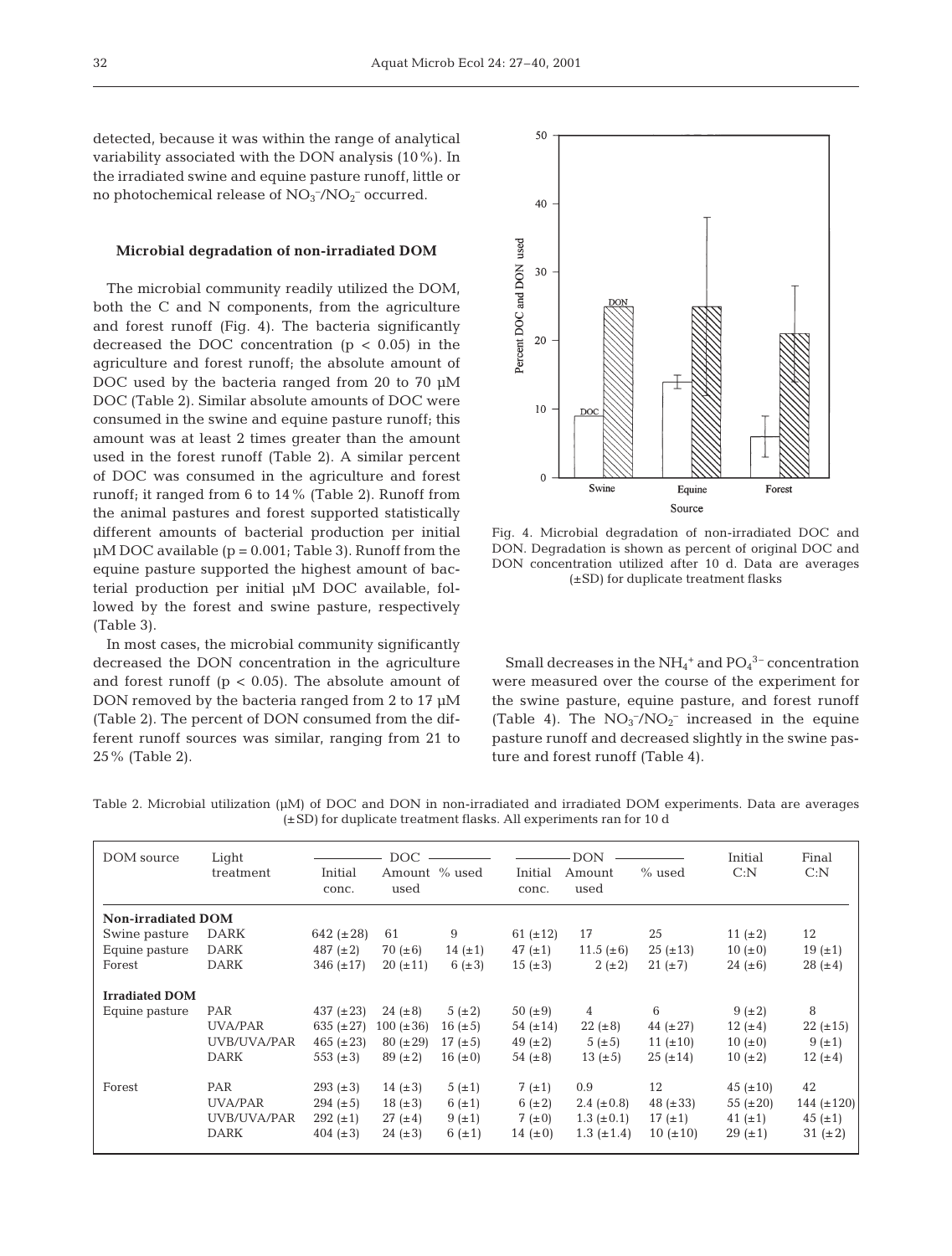Table 3. Average (±SD) integrated bacterial production (µM bacterial C µM–1 DOC) in non-irradiated and irradiated DOM experiments. Bacterial production measurements were normalized to initial concentrations of DOC present in the nonirradiated and irradiated DOM experiments

| DOM source                | Light treatment | Integrated bacterial<br>production |
|---------------------------|-----------------|------------------------------------|
| <b>Non-irradiated DOM</b> |                 |                                    |
| Swine pasture             | DARK            | $0.09~(\pm 0.003)$                 |
| Equine pasture            | DARK            | $0.12~(\pm 0.002)$                 |
| Forest                    | DARK            | $0.10~(\pm 0.001)$                 |
| <b>Irradiated DOM</b>     |                 |                                    |
| Equine pasture            | PAR             | $0.09~(\pm 0.01)$                  |
|                           | <b>IJVA/PAR</b> | $0.10~(\pm 0.01)$                  |
|                           | UVB/UVA/PAR     | $0.15 (\pm 0.06)$                  |
|                           | DARK            | $0.17 (\pm 0.02)$                  |
| Forest                    | PAR             | $0.10~(\pm 0.02)$                  |
|                           | <b>IJVA/PAR</b> | $0.13~(\pm 0.01)$                  |
|                           | UVB/UVA/PAR     | $0.16 (\pm 0.02)$                  |
|                           | DARK            | $0.10 (\pm 0.002)$                 |
|                           |                 |                                    |

## **Microbial degradation of irradiated DOM**

Irradiated DOC and DON from the equine pasture and forest runoff were readily used by the microbes (Table 2). In the equine pasture runoff, the absolute amount (rank-transformed;  $p = 0.30$ ) and the percent of DOC consumed (rank-transformed; p = 0.30; Table 2) as well as the bacterial production (per initial µM DOC available; rank-transformed;  $p = 0.12$ ; Table 3) were similar for both the light and dark control treatments. On average, the absolute amount of DOC consumed by the bacteria in the equine pasture runoff was 73 ( $\pm$ 36) µM; this amount of C constituted 14% ( $\pm$ 6) of the initial amount present in the runoff (Table 2). In the forest runoff, the absolute amount  $(p = 0.05)$  and the

percent of DOC consumed (rank-transformed; p = 0.027; Table 2) as well as the bacterial production (per initial  $\mu$ M DOC available;  $p = 0.05$ ; Table 3) were significantly different only between the PAR and UVB/UVA/PAR treatments. The absolute amount of DOC consumed in the forest runoff ranged from 14 to 27 µM; this amount comprised between 5 to 9% of the DOC initially present in the runoff (Table 2).

In the irradiated equine pasture runoff, a similar absolute amount and percent of DON was consumed in both the light and dark control treatments (Table 2). A similar pattern was observed for the irradiated forest runoff (Table 2). The variability in the amount and percent of DON consumed in both DOM sources is similar to the variability observed in the non-irradiated DOM experiment (Table 2).

In both the equine pasture and forest runoff, there were generally small decreases in the  $\mathrm{NH}_4{}^+$  and  $\mathrm{PO_4}^{3-}$ concentration and small increases in the  $NO<sub>3</sub><sup>-</sup>/NO<sub>2</sub>$ concentration (Table 4). The  $NO<sub>3</sub><sup>-</sup>/NO<sub>2</sub><sup>-</sup> concentration$ increase in the light treatments in the forest runoff was negligible; the observed change in concentration was below the analytical detection range of the  $\mathrm{NO_3^{-/}NO_2^{-}}$ method. In contrast, similar amounts of  $NO<sub>3</sub><sup>-</sup>/NO<sub>2</sub>$ were consumed in the irradiated forest runoff dark control and its counter part in the non-irradiated DOM experiment (Table 4).

### **DISCUSSION**

#### **Role of photochemical degradation**

Studies examining photochemical degradation of DOM have primarily concentrated on DOC. Photochemical removal of DOC and production of DIC have

Table 4. Net decreases (–) and increases (µM) in dissolved inorganic nitrogen and dissolved inorganic phosphate in non-irradiated and irradiated DOM experiments. Data are averages (±SD) for duplicate flasks

| DOM source                | Light       | $NH4+$           |                      | $NO_3^-/NO_2^-$   |                     | $PO4$ <sup>3-</sup>                     |  |
|---------------------------|-------------|------------------|----------------------|-------------------|---------------------|-----------------------------------------|--|
|                           | treatment   | Initial conc.    | Net change           | Initial conc.     | Net change          | Initial conc. Net change                |  |
| <b>Non-irradiated DOM</b> |             |                  |                      |                   |                     |                                         |  |
| Swine pasture             | <b>DARK</b> | $3.5 (\pm 0.1)$  | $-1.1$ ( $\pm$ 0.6)  | $30.3~(\pm 0.2)$  | $-0.2$ ( $\pm$ 0.3) | $8.3~(\pm 0.0)$<br>$-0.3$ ( $\pm$ 0.1)  |  |
| Equine pasture            | <b>DARK</b> | 22.8 $(\pm 0.5)$ | $-1.6~(\pm 0.7)$     | 107.9 $(\pm 0.5)$ | $2.4~(\pm 2.2)$     | 1.6 $(\pm 0.0)$<br>$-0.4~(\pm 0.0)$     |  |
| Forest                    | <b>DARK</b> | $1.0~(\pm 0.3)$  | $-0.8~(\pm 0.3)$     | 7.5 $(\pm 0.1)$   | $-0.4~(\pm 0.1)$    | $-0.2~(\pm 0.0)$<br>$0.9~(\pm 0.0)$     |  |
| <b>Irradiated DOM</b>     |             |                  |                      |                   |                     |                                         |  |
| Equine pasture            | <b>PAR</b>  | $25.6~(\pm 0.0)$ | $-1.7~(\pm 0.1)$     | $105.7 (\pm 2.1)$ | $0.5 (\pm 3.7)$     | $1.0~(\pm 0.1)$<br>$-0.2$ ( $\pm$ 0.0)  |  |
|                           | UVA/PAR     | $28.5 (\pm 0.0)$ | $-3.7 (\pm 0.6)$     | 108.7 $(\pm 0.5)$ | $2.0~(\pm 1.0)$     | 1.2 $(\pm 0.1)$<br>$-0.3~(\pm 0.0)$     |  |
|                           | UVB/UVA/PAR | $25.3~(\pm 0.3)$ | $-0.02$ ( $\pm$ 0.9) | 104.4 $(\pm 1.8)$ | 5.1 $(\pm 1.3)$     | $1.3~(\pm 0.1)$<br>$-0.4~(\pm 0.2)$     |  |
|                           | <b>DARK</b> | $25.8 (\pm 1.2)$ | $-1.4~(\pm 1.5)$     | 107.2 $(\pm 0.8)$ | 3.1 $(\pm 0.9)$     | 1.2 ( $\pm$ 0.2)<br>$-0.2$ ( $\pm$ 0.2) |  |
| Forest                    | PAR         | $0.2~(\pm 0.0)$  | $-0.04$ ( $\pm$ 0.1) | $8.0~(\pm 0.1)$   | $0.04~(\pm 0.0)$    | $0.7~(\pm 0.0)$<br>$-0.1$ ( $\pm 0.0$ ) |  |
|                           | UVA/PAR     | $0.5~(\pm 0.0)$  | $-0.2$ ( $\pm$ 0.1)  | 7.9 ( $\pm$ 0.0)  | $0.2~(\pm 0.1)$     | $0.7~(\pm 0.0)$<br>$-0.2$ ( $\pm 0.0$ ) |  |
|                           | UVB/UVA/PAR | $0.9~(\pm 0.1)$  | $-0.6~(\pm 0.1)$     | $8.1~(\pm 0.1)$   | $0.02~(\pm 0.1)$    | $0.7~(\pm 0.0)$<br>$-0.1$ ( $\pm$ 0.0)  |  |
|                           | <b>DARK</b> | $0.4~(\pm 0.0)$  | $0.03~(\pm 0.0)$     | 7.8 $(\pm 0.1)$   | $-0.5$ ( $\pm$ 0.2) | $-0.2~(\pm 0.0)$<br>$0.9~(\pm 0.0)$     |  |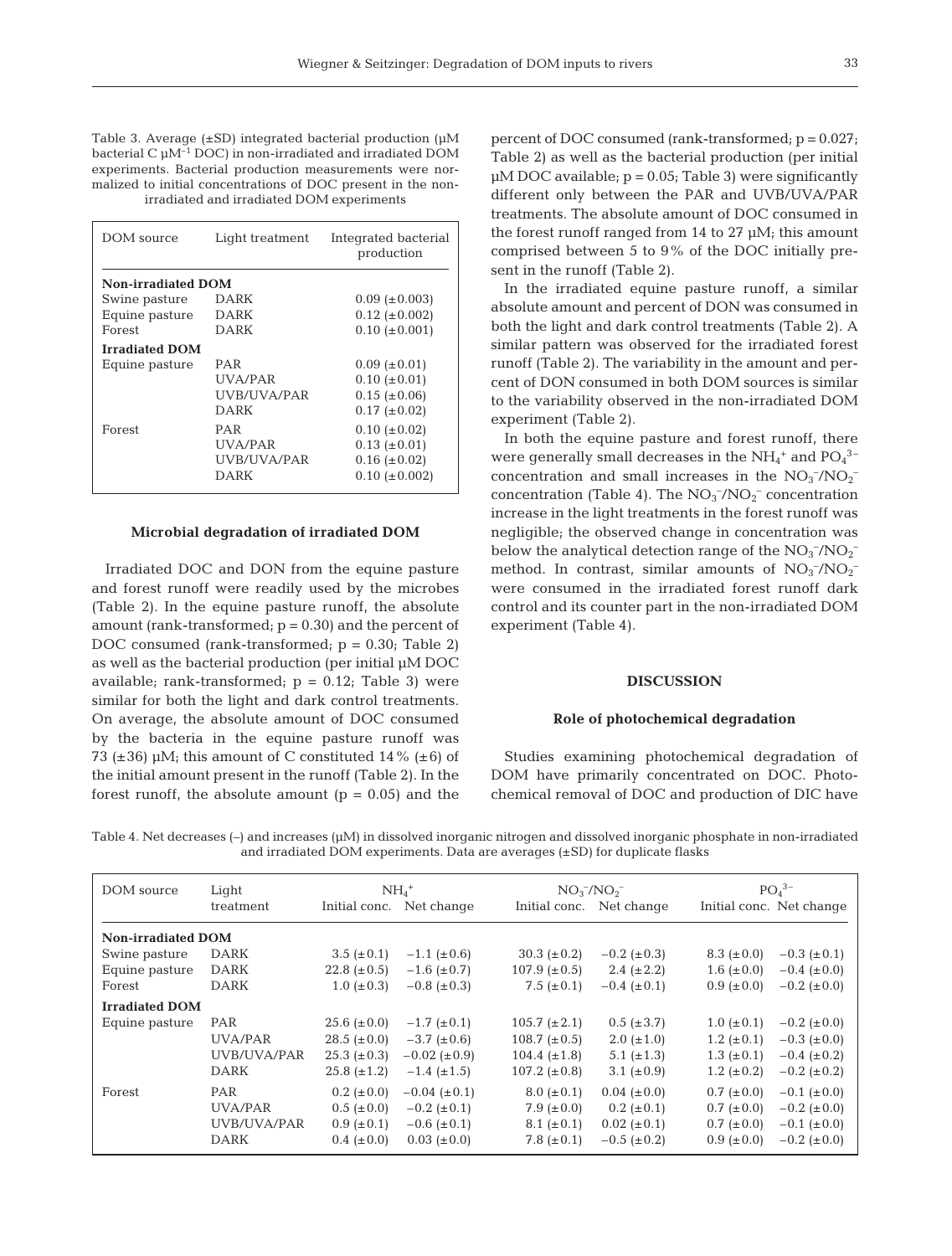| Location                      | Initial DOC<br>$(\mu M)$ | Light<br>treatment | Sunlight<br>(h) | $%$ DOC<br>removed | Source                     |
|-------------------------------|--------------------------|--------------------|-----------------|--------------------|----------------------------|
| <b>Rivers</b>                 |                          |                    |                 |                    |                            |
| Canadian headwater streams    | $725 - 1500$             | UVB/UVA/PAR        | 108             | $24 - 50$          | Molot & Dillon (1997)      |
| Rio Negro, Amazon             | 780-833                  | UVB/UVA/PAR        | $4 - 27$        | $2 - 15$           | Amon & Benner (1996b)      |
| Rio Solimóes, Amazon          | 271                      | UVB/UVA/PAR        | 6               | 2                  | Amon & Benner (1996b)      |
| Lakes                         |                          |                    |                 |                    |                            |
| Humic pond water, Norway      | 1000                     | UVB/UVA/PAR        | 78              | $24 - 31$          | Honqve (1994)              |
| Clear and humic lakes, Sweden | $325 - 1620$             | UVB/UVA/PAR        | 18              | $1.7 - 3.7$        | Granéli et al. (1996)      |
| Lake Lacawac, USA             | 450                      | UVB/UVA/PAR        | 84              | 20                 | Morris & Hargreaves (1997) |
| Lake Wagnewood, USA           | 475                      | UVB/UVA/PAR        | 84              | 17                 | Morris & Hargreaves (1997) |
| Lake Giles, USA               | 133                      | UVB/UVA/PAR        | 84              | $\Omega$           | Morris & Hargreaves (1997) |
| Other                         |                          |                    |                 |                    |                            |
| Nordic fulvic acid            | 1833                     | UVB/UVA/PAR        | 78              | $22 - 32$          | Hongve (1994)              |
| Algal DOC                     | 17                       | UVB/UVA/PAR        | 8               | 0.2                | Tranvik & Kokalj (1998)    |
| Swine pasture runoff          | 552-734                  | UVB/UVA/PAR        | 35              | $\Omega$           | This study                 |
| Equine pasture runoff         | $560 - 605$              | UVB/UVA/PAR        | 21.5            | $\Omega$           | This study                 |
| Forest runoff                 | $271 - 308$              | UVB/UVA/PAR        | 38              | $\Omega$           | This study                 |
|                               |                          |                    |                 |                    |                            |

Table 5. Photochemical removal of DOC from aquatic environments under natural sunlight

been reported for environments spanning lakes to estuaries (Tables 5 & 6). Photochemical removal of DOC in these environments ranges from 0 to 50% under natural sunlight (Table 5) and up to 60% using artificial light sources (Table 6). The range in photochemical removal of DOC may result from the use of different DOC and light sources (spectral light distribution and intensity), as well as length of light exposure. Photochemical production of DIC has also been reported to occur with little or no change in the DOC concentration in high-carbon waters (Granéli et al. 1996, Jørgensen et al. 1998). This situation can occur when the amount of DOC photochemically degraded

to DIC is much smaller than the amount of DOC originally present in the water. In our experiment, DOC may have been photochemically degraded to DIC; however, the amount of DOC degraded may have been too small for our DOC analysis to detect against the high DOC concentration background (271 to 734 µM DOC).

Large DOC molecules can also be photochemically broken down into small organic compounds such as low molecular weight carbonyls, urea, amino acids, and carbohydrates (Kieber et al. 1990, Wetzel et al. 1995, Jørgensen et al. 1998). The DOC in our study may have been photochemically broken down into

Table 6. Photochemical removal of DOC from aquatic environments under artificial sunlight sources. nd: value not reported in this paper

| Location                  | Initial DOC<br>$(\mu M)$ | Light<br>treatment | Exposure<br>time(h) | $%$ DOC<br>removed | Source                                       |
|---------------------------|--------------------------|--------------------|---------------------|--------------------|----------------------------------------------|
| <b>Rivers</b>             |                          |                    |                     |                    |                                              |
| Suwanee River, USA        | $4100 - 5150$            | UVB/UVA/PAR        | 0.8                 | $0.6 - 0.8$        | Miller & Zepp (1995)                         |
| <b>Lakes</b>              |                          |                    |                     |                    |                                              |
| Rådasla, Sweden (surface) | 833                      | $254$ nm           | 30                  | $20 - 60$          | Allard et al. (1994)                         |
| Lake Savojärvi, Finland   | 1417-1767                | $254$ nm           | $1 - 4$             | $0 - 22$           | Backlund (1992), Corin et al. (1996)         |
| Lake Savojärvi, Finland   | 1717                     | UVB/UVA/PAR        | 168                 | 60                 | Kulovaara & Backlund (1993)                  |
| Lake Bjän, Sweden         | 1325                     | <b>UVA</b>         | 89                  | 4                  | Dahlén et al. (1996)                         |
| Coastal                   |                          |                    |                     |                    |                                              |
| Gulf of Mexico            | 170                      | UVB/UVA/PAR        | $2.2 - 17.6$        | $0.7 - 4$          | Miller & Zepp (1995)                         |
| Saplo Island Marsh, USA   | 500                      | UVB/UVA/PAR        | $2.2 - 89.9$        | $2 - 7$            | Miller & Zepp (1995)                         |
| Other                     |                          |                    |                     |                    |                                              |
| Aldrich soil humic acid   | 667                      | $254$ nm           | 60                  | 57                 | Allard et al. (1994)                         |
| Aged algal DOC            | nd                       | $300 - 400$ nm     | 15                  | $\Omega$           | Thomas & Lara (1995)                         |
| Nordic fulvic acid        | 5500-25000               | $254$ nm           | 80                  | 24                 | Corin et al. (1996), Kulovaara et al. (1996) |
| Nordic humic acid         | 10417                    | $254$ nm           | 80                  | 35                 | Corin et al. (1996), Kulovaara et al. (1996) |
|                           |                          |                    |                     |                    |                                              |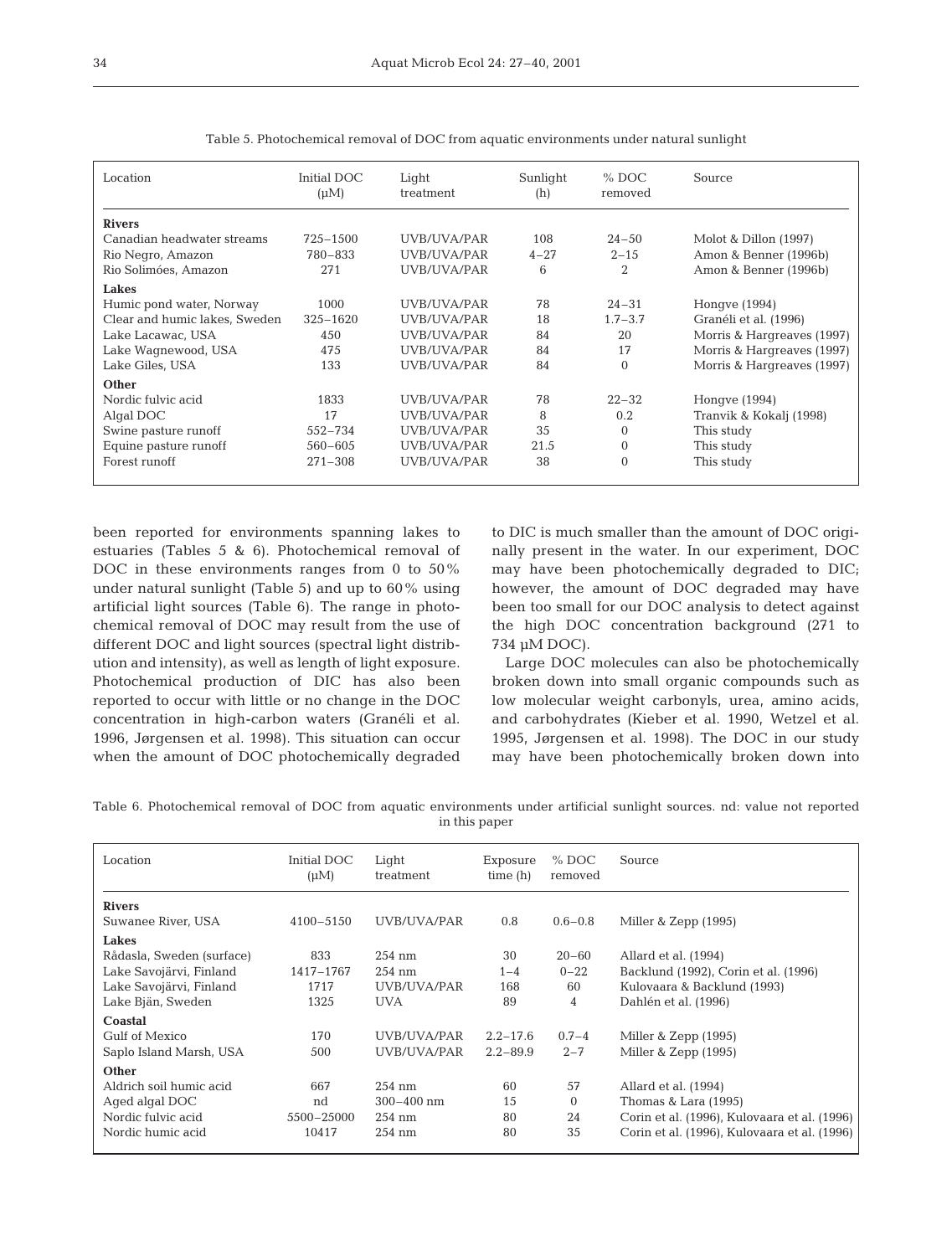smaller organic compounds, but our measurements of DOC did not distinguish between small and large DOC molecules. However, the biological availability of the DOC in our equine pasture and forest runoff did not change after being exposed to light.

Less is known about what happens to the N component when DOM is exposed to light. Studies to date have reported the photochemical release of  $NH_4^+$ , NO2 – , and small organic nitrogen compounds (Bushaw et al. 1996, Gardner et al. 1998, Jørgensen et al. 1998, Bushaw-Newton & Moran 1999, Kieber et al. 1999). During our photochemical experiments, there was little or no change in either the DON or  $NH_4^+$ concentration for any of the sources (Fig. 2). Other studies have also reported no significant changes in the DON or NH<sub>4</sub><sup>+</sup> pool after sunlight exposure (Jørgensen et al. 1998, Bertilsson et al. 1999), but in some cases they have detected an increase in the urea and free amino acids concentration (Jørgensen et al. 1998). DON from our sources may have been broken down into smaller organic nitrogen compounds; however, its lability was not altered by light exposure (Table 2).

Photochemical reactions involving  $NO_3^-$  and  $NO_2^$ are well established. In these reactions,  $NO<sub>3</sub><sup>-</sup>$  can be photochemically reduced to  $NO<sub>2</sub><sup>-</sup>$  and nitric oxide (NO) by ultra-violet radiation, resulting in either no net change or a decrease in the  $NO_3^-/NO_2^-$  pool (Zafiriou & True 1979a,b). Increases in the combined  $NO<sub>3</sub><sup>-</sup>/NO<sub>2</sub><sup>-</sup>$  pool in the irradiated (all light treatments) forest runoff suggest that this process was not responsible for the observed pattern. Recent work has demonstrated that  $NO<sub>2</sub><sup>-</sup>$  may be photochemically released from the nitroalkenes in the humic substances through oxidation by singlet oxygen under natural sunlight (Kieber et al. 1999). This process may provide a mechanism for the increased concentration of  $NO_3^-/NO_2^-$  seen in the forest runoff experiment (Fig. 3). The rate of  $NO_3^-/NO_2^-$  increase in our photochemical experiment ranged from 0.016 to 0.021 µM  $NO_3^-/NO_2^ h^{-1}$ , which was on average 4 to 5 times higher than the reported rate for nitrite production from humic substances (0.0014 to 0.0067  $\mu$ M NO<sub>2</sub><sup>-</sup> h<sup>-1</sup>: Kieber et al. 1999). The difference in  $NO<sub>3</sub><sup>-</sup>/NO<sub>2</sub><sup>-</sup>$  production rates from these 2 studies may result from the use of different organic matter sources, light distributions, and light intensities.

Phosphate can also be photochemically released from DOM. UV radiation reduces iron complexes that bind  $PO_4^{3-}$  to humic substances, releasing  $PO_4^{3-}$  into the surrounding environment (Francko & Heath 1982). In our experiment, there was no measurable change in the  $PO_4^{\,3-}$  concentration, suggesting that any  $PO_4^{\,3-}$ bound to humic substances in our water was not photochemically released (Fig. 2).

## **Role of microbial degradation of DOM**

The extent to which bacteria are degrading and incorporating allochthonous DOC into the biological cycle is becoming more readily recognized. DOC lability has been measured for a variety of DOM sources including point and non-point sources, rivers, lakes, estuaries, and the open ocean (Table 7). From 0 to 75% of the DOC in these environments has been shown to be labile to bacteria (Table 7); the percent of DOC consumed in our experiments ranged from 6 to 14% (Table 2).

From an ecosystem perspective, it is not only important to quantify how much DOC is removed by microbial processes, but also how much is incorporated into the microbial food web and higher trophic levels. One factor that has been demonstrated to affect the amount of DOC incorporated into bacterial biomass is DOM chemical composition (Sun et al. 1997, Hopkinson et al. 1998). In our study, the bacterial production supported by the DOC in the agriculture and forest runoff (Table 3) was not solely a function of the initial amount of DOC available or the absolute amount consumed (Table 2). These results suggest that there were qualitative differences between the DOC in the swine, equine, and forest runoff. Future research will help to more clearly define these patterns and provide data to develop a model to predict bioavailable DOC in a river based on its watershed's land-use distribution.

The biological availability of the nitrogen component in DOM has been measured in a few types of water: rain (Timperley et al. 1985, Peierls & Paerl 1997, Seitzinger & Sanders 1999), river (Carlsson et al. 1993, 1999, Seitzinger & Sanders 1997), estuarine (Glibert et al. 1991, Bronk & Glibert 1993), and wetland (Stepanauskas et al. 1999). The percent of DON degraded in these waters ranges from 0 to 75%, which parallels or supersedes that of DOC (Table 8). In our study, a similar percent of DON was degraded for all DOM sources (Table 2). This result suggests that DON from all 3 sources was equally labile.

There appeared to be a trend of higher percent DON utilization by the bacteria relative to the DOC in the agriculture and forest runoff (Fig. 4). Several biological processes may result in higher utilization of DON relative to DOC; these include enzymatic cleavage of N-containing functional groups in the DOM molecule, selective decomposition of whole N-rich molecules within the DOM mixture, and/or selective cleaving of the DOM molecule at the N component of the ring structure and preferential digestion of this component first. Our results suggest that N and C in DOM may be cycling at different rates in the aquatic environment. The preferential utilization of N relative to C may result in the export of N-deplete allochthonous DOM from rivers to estuaries.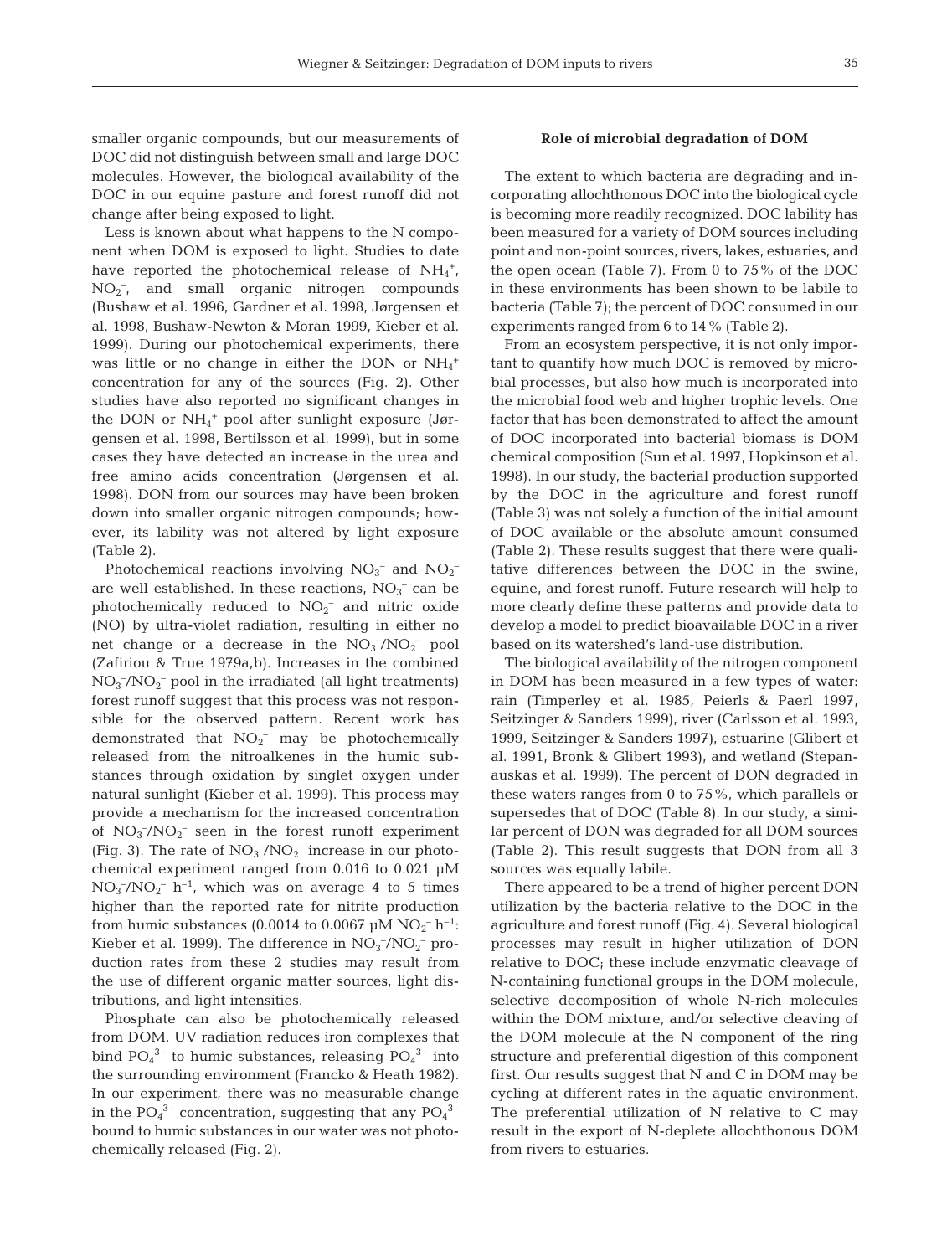| Location                                 | Initial DOC<br>$(\mu M)$ | Length of<br>experiment (d) | % DOC<br>utilized | Source                      |
|------------------------------------------|--------------------------|-----------------------------|-------------------|-----------------------------|
| Point and non-point sources              |                          |                             |                   |                             |
| Brussels' main sewage collector, Belgium | 1050                     | 15                          | 43                | Servais et al. (1987)       |
| Windermere Basin (Lake Ontario), Canada  | 1683                     | 12                          | 75                | Markosova (1991)            |
| STELCO Plant (Lake Ontario), Canada      | 1392                     | 12                          | 57                | Markosova (1991)            |
| <b>Rivers</b>                            |                          |                             |                   |                             |
| Tamagawa River, Japan                    | 750                      | 30                          | 67                | Oqura (1975)                |
| Vistula River, Poland                    | $600 - 783$              | 90                          | $23 - 36$         | Pempkowiak (1985)           |
| Forest River, Belgium                    | 150                      | 15                          | 11                | Servais et al. (1987)       |
| Meuse River, Belgium                     | $291 - 412$              | $15 - 28$                   | $19 - 34$         | Servais et al. (1987, 1989) |
| Scheldt River, Belgium                   | 738-1108                 | $15 - 28$                   | $17 - 59$         | Servais et al. (1987, 1989) |
| Rupel River, Belgium                     | 625-942                  | 28                          | $26 - 54$         | Servais et al. (1989)       |
| Coweeta Hydrological Laboratory, USA     | 500                      | 134                         | 25.8              | Qualls & Haines (1992)      |
| Seine River, France                      | nd                       | 30                          | $50 - 61$         | Servais & Garnier (1993)    |
| Savannah River, USA                      | $267 - 358$              | $35 - 58$                   | $6.5 - 17.7$      | Moran et al. (1999)         |
| Ogeechee River, USA                      | 317                      | 35                          | 7                 | Moran et al. (1999)         |
| Altamaha River, USA                      | $258 - 267$              | $35 - 58$                   | $6 - 7.3$         | Moran et al. (1999)         |
| Satilla River, USA                       | 275-2117                 | $35 - 98$                   | $1.7 - 8.8$       | Moran et al. (1999)         |
| St. Marys River, USA                     | 350                      | 35                          | 8.3               | Moran et al. (1999)         |
| <b>Lakes</b>                             |                          |                             |                   |                             |
| Danish lakes                             | $100 - 1250$             | $10 - 21$                   | $8 - 53$          | Søndergaard (1984),         |
|                                          |                          |                             |                   | Søndergaard & Borch (1992)  |
| Bog lakes, Japan                         | 916                      | 90                          | $16 - 41$         | Satoh & Abe (1987)          |
| Humic lakes, Sweden                      | 1558-2567                | 7                           | $7 - 11$          | Tranvik (1988)              |
| Clear water lakes, Sweden                | 408-1400                 | 7                           | $5.9 - 13.7$      | Tranvik (1988)              |
| Lake Ontario, Canada                     | 1000                     | 12                          | 66                | Markosova (1991)            |
| <b>Estuarine/coastal</b>                 |                          |                             |                   |                             |
| Woods Hole Harbor, USA                   | 350                      | 30                          | $48 - 50$         | Barber (1968)               |
| Saqami Bay, Japan                        | 167                      | 40                          | 55                | Oqura (1975)                |
| Tokyo Bay, Japan                         | $133 - 256$              | $40 - 41$                   | $22 - 60$         | Oqura (1975)                |
| Baltic Sea, Poland                       | $417 - 475$              | 90                          | $30 - 43$         | Pempkowiak (1985)           |
| Schelds Estuary, Belgium                 | 494                      | 15                          | 25                | Servais et al. (1987)       |
| Belgian coastal zone                     | 223                      | 15                          | 30                | Servais et al. (1987)       |
| Elorn Estuary, France                    | $62.5 - 333$             | 240                         | $22 - 34$         | Aminot et al. (1990)        |
| Roskilde Fjord, Denmark                  | 567-683                  | 28                          | 15                | Middelboe et al. (1992)     |
| North Zealand coast                      | $383 - 442$              | 28                          | $11 - 18$         | Middelboe et al. (1992)     |
| Northern Bothnian Sea                    | 320                      | 5                           | 7                 | Zweifel et al. (1993)       |
| Open ocean                               |                          |                             |                   |                             |
| North Atlantic (36° 54' N, 68° 11' W)    | 300                      | 60                          | $\mathbf{0}$      | Barber (1968)               |
| North Equatorial Pacific                 | 80                       | 50                          | 23                | Ogura (1972)                |
|                                          |                          |                             |                   |                             |

Table 7. Microbial degradation of DOC in aquatic environments. nd: value not reported in this paper

Table 8. Microbial degradation of DON in aquatic environments

| Location             | Initial DON $(\mu M)$ | Length of experiment (d) | % DON utilized | Source                      |
|----------------------|-----------------------|--------------------------|----------------|-----------------------------|
| <b>Rivers</b>        |                       |                          |                |                             |
| Delaware River, USA  | $12.9 - 46.5$         | $8 - 15$                 | $40 - 72$      | Seitzinger & Sanders (1997) |
| Hudson River, USA    | 33.5                  | 10                       | 40             | Seitzinger & Sanders (1997) |
| Rain                 |                       |                          |                |                             |
| Philadelphia, USA    | 17                    | $8 - 9$                  | $46 - 75$      | Seitzinger & Sanders (1999) |
| Wetlands             |                       |                          |                |                             |
| Amboke, Sweden       | $16 - 32$             | $6 - 14$                 | $0 - 6.1$      | Stepanauskas et al. (1999)  |
| Vomb. Sweden         | $13 - 109$            | $6 - 14$                 | $0 - 1.5$      | Stepanauskas et al. (1999)  |
| Isgrannatorp, Sweden | 176-180               | $6 - 14$                 | $0.7 - 1.4$    | Stepanauskas et al. (1999)  |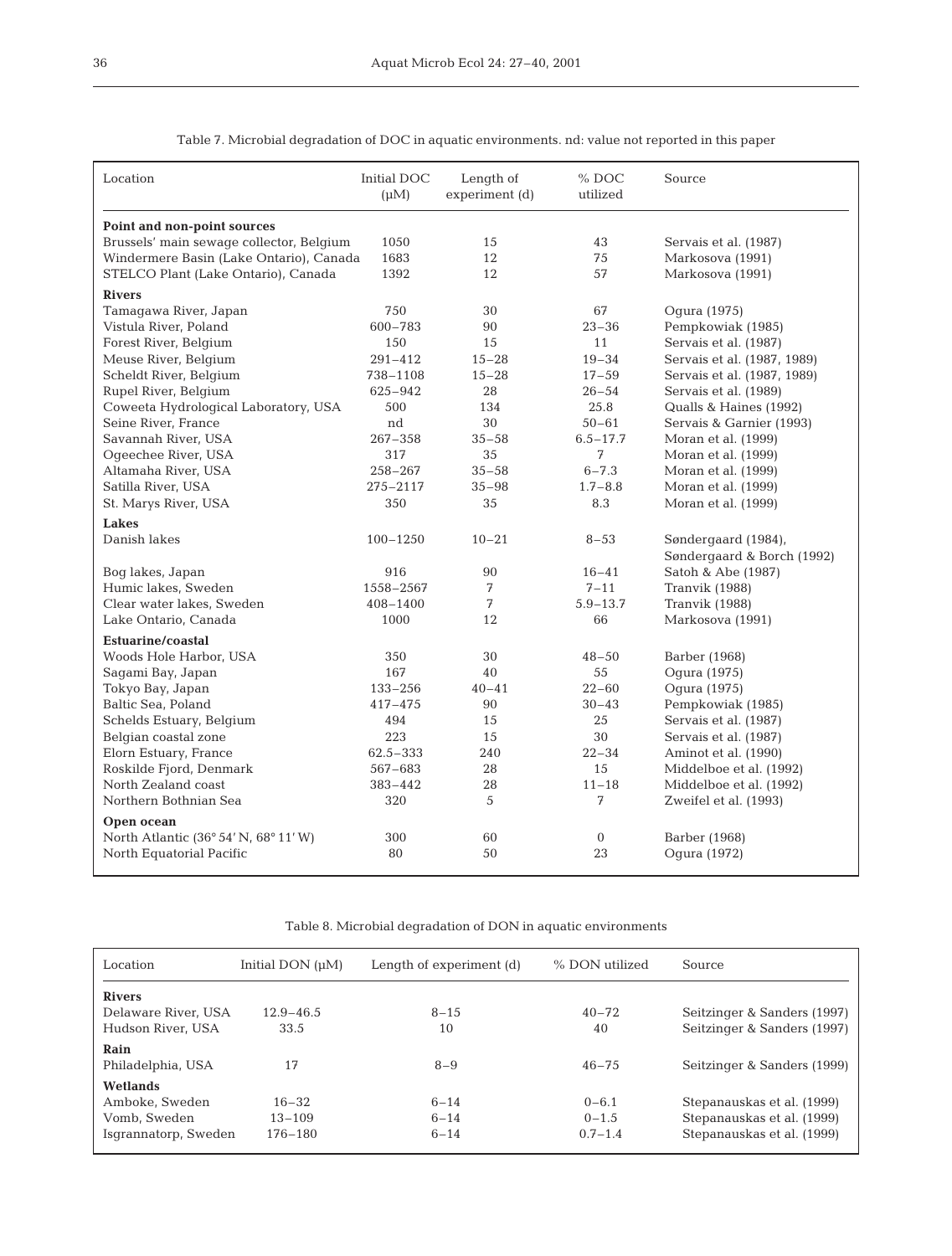## **Effects of light exposure on DOM lability**

Light exposure did not consistently alter DOC lability in the equine pasture and forest runoff. Light exposure did not affect the biological availability of the DOC in the equine pasture runoff (Table 2). Research to date has shown that exposure of DOC to light has contrasting effects on its biological availability to bacteria (Benner & Biddanda 1998, Obernosterer et al. 1999). Exposure of DOC to sunlight has been shown to enhance, inhibit, and not change the bacterial consumption of the DOC (Lindell et al. 1995, Wetzel et al. 1995, Naganuma et al. 1996, Miller & Moran 1997, Tranvik & Kokalj 1998). These contrasting effects of sunlight exposure may result from differences in the DOC and bacterial community composition, as well as in the type of light (intensity and spectral distribution) used in these experiments.

In the forest runoff, the DOC exposed to PAR had a lower lability than the DOC exposed to UVB/UVA/PAR (Table 2). It is not clear why the DOC exposed to PAR had a lower biological availability compared to the UVB/UVA/PAR treatment, but not the other light treatments and the dark control. Radical production (i.e. hydrogen peroxide) from DOM may have altered its structure and lability by forming side chains and ring products (Mill et al. 1980); however, the likelihood that this mechanism altered the DOC lability in the PAR treatment is small. Previous studies have found that UV wavelengths are primarily responsible for radical production (Mopper & Zhou 1990, Scully et al. 1996). The fact that PAR was also present in the other light treatments where the DOC lability did not differ from the dark control suggests that PAR may have not directly affected the DOC lability (Table 2). The low DOC lability observed in the PAR treatment is also not likely to have been an artifact of not mixing the runoff after ultrafiltration, since the initial DOC concentration in the PAR and UVB/UVA/PAR treatments were similar, suggesting that they were collected at comparable times during ultrafiltration.

The biological availability of DON in the equine pasture and forest runoff also was not affected by light (Table 2). The amount and the percent of DON consumed in the light and dark treatments were comparable for both sources (Table 2). Other studies have suggested that light exposure enhances DON lability; however, such studies did not directly measure the consumption of irradiated DON (Bushaw et al. 1996, Jørgensen et al. 1998, Bushaw-Newton & Moran 1999). Their increased DON lability has been inferred from the fact that measured photochemical N products (amino acids and  $NH<sub>4</sub>$ <sup>+</sup>) could not support the measured increase in bacterial production and abundance (Bushaw et al. 1996, Jørgensen et al. 1998, BushawNewton & Moran 1999). The contrasting effects of sunlight on DON bioavailability are not surprising, given the contrasting effects seen with DOC.

#### **DOM in rivers**

Both photochemical and microbial processes have been shown to affect the amount and the rate at which DOC and DON are incorporated into the aquatic biological cycle (Wetzel et al. 1995, Bushaw et al. 1996, Miller & Moran 1997, Jørgensen et al. 1998, Bushaw-Newton & Moran 1999). In our study, we found that microbial processes are more effective at degrading DOC and DON from agricultural and forest runoff than photochemical ones. Our DOC results from photochemical and microbial experiments are consistent with the previous findings in the literature (Miller & Moran 1997). On average, photochemical (natural sunlight) and microbial degradation remove  $11 \pm 10\%$ (Table 5) and  $27 \pm 17$ % (Table 7) of the DOC from different source waters, respectively. In our study, microbial processes removed 6 to 14% of the DOC from the agriculture and forest runoff (Table 2). Photochemical processes removed little to no DOC in either the agriculture or forest runoff (Fig. 2). As for DON, the microbes removed 21 to 25% of the DON from the runoff (Table 2); photochemical processes, at most, removed 4 to 9% of the DON through the release of  $NO<sub>3</sub><sup>-</sup>/NO<sub>2</sub><sup>-</sup>$  (Fig. 3). Exposing the DOC and DON in the equine pasture and forest runoff to light did not change their biological availability.

In the river environment, UV-driven photochemical processes are primarily limited to the near-surface waters, whereas microbial processes take place almost everywhere. Even under ideal conditions for photochemical processes like those found in riverine surface waters, photochemical processes had little to no effect on the concentration and bioavailability of the DOM from our sources. On the same time scale, microbial processes removed up to 14 and 25% of the DOC and DON from our source waters, respectively. In the context of the river, our results suggest that microbial processes may be more efficient at removing DOM than photochemical ones, and more important in affecting the quantity and quality of DOM exported from rivers to estuaries.

*Acknowledgements.* B. Hargreaves graciously provided us with both the data and model for quantifying light distributions. Insightful experimental design suggestions were provided by O. Schofield, R. Styles, R. Sanders, and L. Kerkhof. G. Lévai, R. Styles, R. DeKorsey, and P. Nawrot assisted in the laboratory and fieldwork. A. Laursen provided statistical advice. Location and laboratory space at Lacawac Sanctuary were arranged by J. Poppich. This research is the result of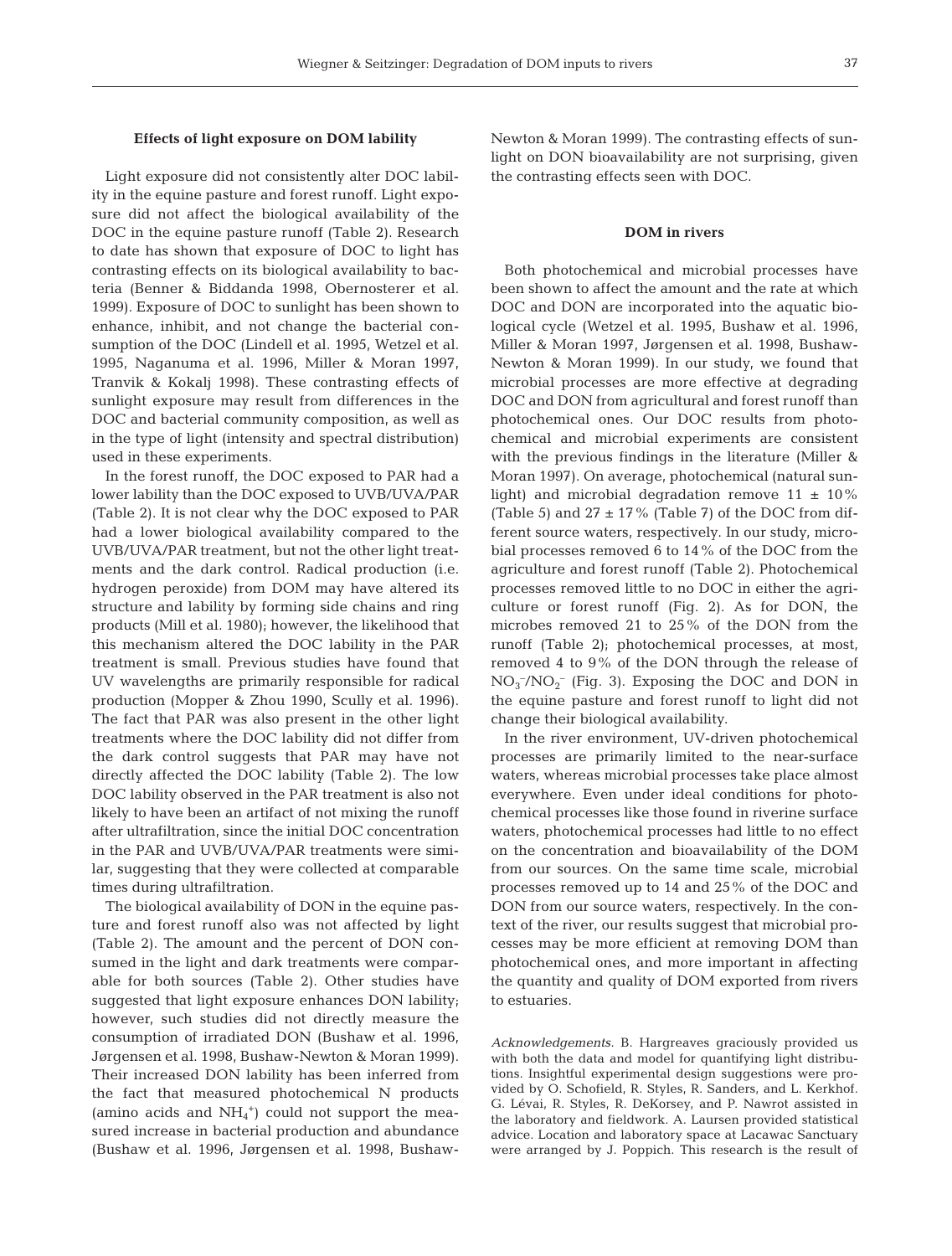work funded by New Jersey Water Resources Research Institute and the NOAA Office of Sea Grant and Extramural programs, U.S. Department of Commerce, under Grant No. NA76-RG0091 (Publication No. NJSG-99-420). The US Government is authorized to produce and distribute reprints for governmental purposes notwithstanding any copyright notation that may appear hereon.

#### LITERATURE CITED

- Allard B, Borén H, Pettersson C, Zhang G (1994) Degradation of humic substances by UV irradiation. Environ Int 20: 97–101
- Aminot A, El-Sayed MA, Kerouel R (1990) Fate of natural and anthropogenic dissolved organic carbon in the macrotidal Elorn Estuary (France). Mar Chem 29:255–275
- Amon R, Benner R (1996a) Bacterial utilization of different size classes of dissolved organic matter. Limnol Oceanogr  $41.41 - 51$
- Amon R, Benner R (1996b) Photochemical and microbial consumption of dissolved organic carbon and dissolved oxygen in the Amazon River system. Geochim Cosmochim Acta 60:1783–1792
- Anita NJ, Harrison PJ, Oliveira L (1991) The role of dissolved organic nitrogen in phytoplankton nutrition, cell biology and ecology. Phycologia 30:1–89
- Backlund P (1992) Degradation of aquatic humic material by ultraviolet light. Chemosphere 25:1869–1878
- Barber RT (1968) Dissolved organic carbon from deep waters resists microbial oxidation. Nature 220:274–275
- Benner R, Biddanda B (1998) Photochemical transformations of surface and deep marine dissolved organic matter: effects on bacterial growth. Limnol Oceanogr 43:1373–1378
- Bertilsson S, Stepanauskas R, Cuadros-Hansson R, Granéli W, Wikner J, Tranvik L (1999) Photochemically induced changes in bioavailable carbon and nitrogen in a boreal watershed. Aquat Microb Ecol 19:47–56
- Bronk DA, Glibert PM (1993) Application of a <sup>15</sup>N tracer method to the study of dissolved organic nitrogen uptake during spring and summer in Chesapeake Bay. Mar Biol 115:501–508
- Bushaw KL, Zepp RG, Tarr MA, Schulz-Jander D, Bourbonniere RA, Hodson RE, Miller WL, Bronk DA, Moran MA (1996) Photochemical release of biologically available nitrogen from aquatic dissolved organic matter. Nature 381:404–407
- Bushaw-Newton KL, Moran MA (1999) Photochemical formation of biologically available nitrogen from dissolved humic substances in coastal marine systems. Aquat Microb Ecol 18:285–292
- Carlsson P, Segatto AZ, Granéli E (1993) Nitrogen bound to humic matter of terrestrial origin—a nitrogen pool for coastal phytoplankton? Mar Ecol Prog Ser 97:105–116
- Carlsson P, Granéli E, Segatto AZ (1999) Cycling of biologically available nitrogen in riverine humic substances between marine bacteria, a heterotrophic nanoflagellate and a photosynthetic dinoflagellate. Aquat Microb Ecol 18:23–36
- Corin N, Backlund P, Kulovaara M (1996) Degradation products formed during UV-irradiation of humic waters. Chemosphere 33:245–255
- Dahlén J, Bertilsson S, Pettersson C (1996) Effects of UV-A irradiation on dissolved organic matter in humic surface waters. Environ Int 22:501–506
- Francko DA, Heath RT (1982) UV-sensitive complex phosphorous: association with dissolved humic material and iron in

a bog lake. Limnol Oceanogr 27:564–569

- Gardner SW, Cavaletto JF, Bootsma HA, Lavrentyev PL, Troncone F (1998) Nitrogen cycling rates and light effects in tropical Lake Maracaibo, Venezuela. Limnol Oceanogr 43:1814–1825
- Glibert PM, Garside C, Fuhrman JA, Roman MR (1991) Timedependent coupling of inorganic and organic nitrogen uptake and regeneration in the plume of the Chesapeake Bay estuary and its regulation by large heterotrophs. Limnol Oceanogr 36:895–909
- Goldman JC, Caron DA, Dennett MR (1987) Regulation of gross growth efficiency and ammonium regeneration in bacteria by substrate C:N ratio. Limnol Oceanogr 32: 1239–1252
- Granéli W, Lindell M, Tranvik L (1996) Photo-oxidative production of dissolved inorganic carbon in lakes of different humic content. Limnol Oceanogr 41:698–706
- Heathwaite AL (1993) The impact of agriculture on dissolved nitrogen and phosphorus cycling in temperate ecosystems. Chem Ecol 8:217–231
- Hongve D (1994) Sunlight degradation of aquatic humic substances. Acta Hydrochim Hydrobiol 22:117–120
- Hopkinson C, Buffam I, Hobbie J, Vallino J, Perdue M, Eversmeyer B, Prahl F, Covert J, Hodson R, Moran MA, Smith E, Baross J, Crump B, Findlay S, Foreman K (1998) Terrestrial inputs of organic matter to coastal ecosystems: an intercomparison of chemical characteristics and bioavailability. Biogeochemistry 43:211–234
- Jørgensen NOG, Tranvik L, Edling H, Granéli W, Lindell M (1998) Effects of sunlight on occurrence and bacterial turnover of specific carbon and nitrogen compounds in lake water. FEMS Microbiol Ecol 25:217–227
- Kieber DJ, Mopper K (1987) Photochemical formation of glyoxylic and pyruvic acids in seawater. Mar Chem 21: 135–149
- Kieber DJ, McDaniel J, Mopper K (1989) Photochemical source of biological substrates in sea water: implications for carbon cycling. Nature 341:637–639
- Kieber RJ, Zhou X, Mopper K (1990) Formation of carbonyl compounds from UV-induced photodegradation of humic substances in natural waters: fate of riverine carbon in the sea. Limnol Oceanogr 35:1503–1515
- Kieber RJ, Li A, Seaton PJ (1999) Production of nitrite from the photodegradation of dissolved organic matter in natural waters. Environ Sci Technol 33:993–998
- Kirchman DL (1993) Leucine incorporation as a measure of biomass production by heterotrophic bacteria. In: Kemp PF, Sherr BF, Sherr EB, Cole JJ (eds) Handbook of methods in aquatic microbial ecology. Lewes, New York, p 509–512
- Kulovaara M, Backlund P (1993) Effects of simulated sunlight on aquatic humic matter. Vatten 49:100–103
- Kulovaara M, Corin N, Backlund P, Tervo J (1996) Impact of UV254-radiation on aquatic humic substances. Chemosphere 33:783–790
- Lewis WM Jr, Saunders JR III (1989) Concentration and transport of dissolved and suspended substances in the Orinoco River. Biogeochemistry 7:203–240
- Lindell MJ, Granéli W, Tranvik LJ (1995) Enhanced bacterial growth in response to photochemical transformation of dissolved organic matter. Limnol Oceanogr 40:195–199
- López-Veneroni D, Cifuentes LA (1994) Transport of dissolved organic nitrogen in Mississippi River Plume and Texas-Louisiana continental shelf near-surface waters. Estuaries 17:796–808
- Mantoura RFC, Woodward EMS (1983) Conservative behavior of riverine dissolved organic carbon in the Severn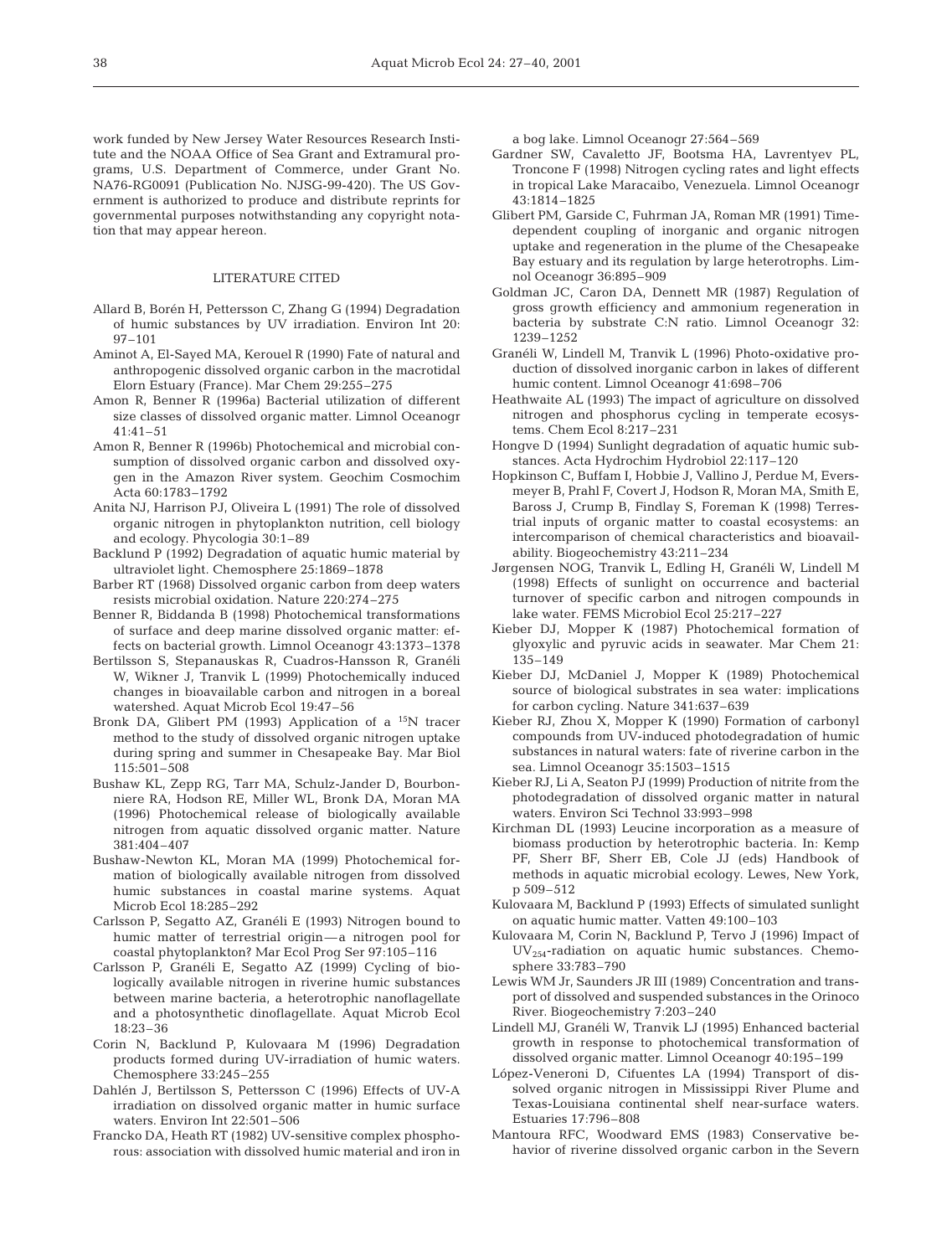Estuary: chemical and geochemical implications. Geochim Cosmochim Acta 47:1293–1309

- Markosova R (1991) Growth of bacterioplankton on dissolved organic carbon in Hamilton Harbour and Western Lake Ontario. Water Pollut Res J Can 26:173–185
- Meyer JL, Edwards RT, Risley R (1987) Bacteria growth on dissolved organic carbon from a blackwater river. Microb Ecol 13:13–29
- Middelboe M, Nielsen B, Søndergaard M (1992) Bacterial utilization of dissolved organic carbon (DOC) in coastal waters—determination of growth yield. Ergeb Limnol 37: 51–61
- Mill T, Hendry DG, Richardson H (1980) Free-radical oxidants in natural waters. Science 207:886–887
- Miller WL, Moran MA (1997) Interaction of photochemical and microbial processes in the degradation of refractory dissolved organic matter from a coastal marine environment. Limnol Oceanogr 42:1317–1324
- Miller WL, Zepp RG (1995) Photochemical production of dissolved inorganic carbon from terrestrial organic matter: significance to the oceanic organic carbon cycle. Geophys Res Lett 22:417–420
- Molot LA, Dillon PJ (1997) Photolytic regulation of dissolved organic carbon in northern lakes. Global Biogeochem Cycles 11:357–365
- Mopper K, Stahovec WL (1986) Sources and sinks of low molecular weight organic carbonyl compounds in seawater. Mar Chem 19:305–321
- Mopper K, Zhou X (1990) Hydroxyl radical photoproduction in the sea and its potential impact on marine processes. Science 250:661–664
- Moran MA, Sheldon WM, Sheldon JE (1999) Biodegradation of riverine dissolved organic carbon in five estuaries of the southeastern United States. Estuaries 22:55–64
- Morris DP, Hargreaves BR (1997) The role of photochemical degradation of dissolved organic carbon in regulating the UV transparency of three lakes on the Pocono Plateau. Limnol Oceanogr 42:239–249
- Naganuma T, Konishi S, Inoue T, Nakane T, Sukizaki S (1996) Photodegradation or photoalteration? Microbial assay of the effect of UV-B on dissolved organic matter. Mar Ecol Prog Ser 135:309–310
- Obernosterer I, Reitner B, Herndl GJ (1999) Contrasting effects of solar radiation on dissolved organic matter and its bioavailability to marine bacterioplankton. Limnol Oceanogr 44:1645–1654
- Ogura N (1972) Rate and extent of decomposition of dissolved organic matter in surface seawater. Mar Biol 13:89–93
- Ogura N (1975) Further studies on decomposition of dissolved organic matter in coastal seawater. Mar Biol 31:101–111
- Palenik B, Morel FMM (1990) Amino acid utilization by marine phytoplankton: a novel mechanism. Limnol Oceanogr 35: 260–269
- Pantoja S, Lee C (1994) Cell-surface oxidation of amino acids in seawater. Limnol Oceanogr 39:1718–1726
- Peierls BL, Paerl HW (1997) Bioavailability of atmospheric organic nitrogen deposition to coastal phytoplankton. Limnol Oceanogr 42:1819–1823
- Pempkowiak J (1985) The input of biochemically labile and resistant organic matter to the Baltic Sea from the Vistula River. Mitt Geol-Paläont Inst Univ Hamburg 85:345–350
- Porter KG, Feig YS (1980) The use of DAPI for identifying and counting aquatic microflora. Limnol Oceanogr 25:943–948
- Potvin C, Roff DA (1993) Distribution-free and robust statistical methods: viable alternatives to parametric statistics? Ecology 74:1617–1628
- Qualls RG, Haines BL (1992) Biodegradability of dissolved

organic matter in forest throughfall, soil solution, and stream water. Soil Sci Soc Am J 56:578–586

- Richey JS, McDowell WH, Likens GE (1985) Nitrogen transformations in a small mountain stream. Hydrobiologia 124: 129–139
- Satoh Y, Abe H (1987) Dissolved organic matter in colored water from mountain bog pools in Japan. II. Biological decomposability. Arch Hydrobiol 111:25–35
- Scully NM, McQueen DJ, Lean DRS (1996) Hydrogen peroxide formation: the interaction of ultraviolet radiation and dissolved organic carbon in lake waters along a 43–75° N gradient. Limnol Oceanogr 41:540–548
- Seitzinger SP, Sanders RW (1997) Contribution of dissolved organic nitrogen from rivers to estuarine eutrophication. Mar Ecol Prog Ser 159:1–12
- Seitzinger SP, Sanders RW (1999) Atmospheric inputs of dissolved organic nitrogen stimulate estuarine bacteria and phytoplankton. Limnol Oceanogr 44:721–730
- Servais P, Garnier J (1993) Contribution of heterotrophic bacterial production to the carbon budget in the River Seine (France). Microb Ecol 25:19–33
- Servais P, Billen B, Hascoët MC (1987) Determination of the biodegradable fraction of dissolved organic matter in waters. Water Res 21:445–450
- Servais P, Anzil A, Ventresque C (1989) Simple method for determination of biodegradable dissolved organic carbon in water. Appl Environ Microbiol 55:2732–2734
- Sharp JH, Benner R, Bennett L, Carlson CA, Dow R, Fitzwater SE (1993) Re-evaluation of high temperature combustion and chemical oxidation measurements of dissolved organic carbon in seawater. Limnol Oceanogr 38:1774–1782
- Sharpley AN, Smith SJ, Williams JR (1988) Nonpoint source pollution impacts of agricultural land use. Lakes Reserv Manag 4:21–49
- Smith DC, Azam F (1992) A simple, economical method for measuring bacterial protein synthesis rates in seawater using <sup>3</sup> H-leucine. Mar Microb Food Webs 6:107–114
- Solórzano L (1969) Determination of ammonia in natural waters by the phenolhypochlorite method. Limnol Oceanogr 14: 799–801
- Søndergaard M (1984) Dissolved organic carbon in Danish lakes: concentration, composition, and lability. Verh Int Verein Limnol 22:780–784
- Søndergaard M, Borch NH (1992) Decomposition of dissolved organic carbon (DOC) in lakes. Ergeb Limnol 37:9–20
- Søndergaard M, Middelboe M (1995) A cross-system analysis of labile dissolved organic carbon. Mar Ecol Prog Ser 118: 283–294
- Stepanauskas R, Leonardson L, Tranvik LJ (1999) Bioavailability of wetland-derived DON to freshwater and marine bacterioplankton. Limnol Oceanogr 44:1477–1485
- Sun L, Perdue EM, Meyer JL, Weis J (1997) Use of elemental composition to predict bioavailability of dissolved organic matter in a Georgia river. Limnol Oceanogr 42:714–721
- Thomas DN, Lara RJ (1995) Photodegradation of algal derived dissolved organic carbon. Mar Ecol Prog Ser 116:309–310
- Timperley MH, Vigor-Brown RJ, Kawashima M, Ishigami M (1985) Organic nitrogen compounds in atmospheric precipitation: their chemistry and availability to phytoplankton. Can J Fish Aquat Sci 42:1171–1177
- Tranvik LJ (1988) Availability of dissolved organic carbon for planktonic bacteria in oligotrophic lakes of differing humic content. Microb Ecol 16:311–322
- Tranvik L, Kokalj S (1998) Decreased biodegradability of algal DOC due to interactive effects on UV radiation and humic matter. Aquat Microb Ecol 14:301–307
- Wetzel RG, Hatcher PG, Bianchi TS (1995) Natural photolysis